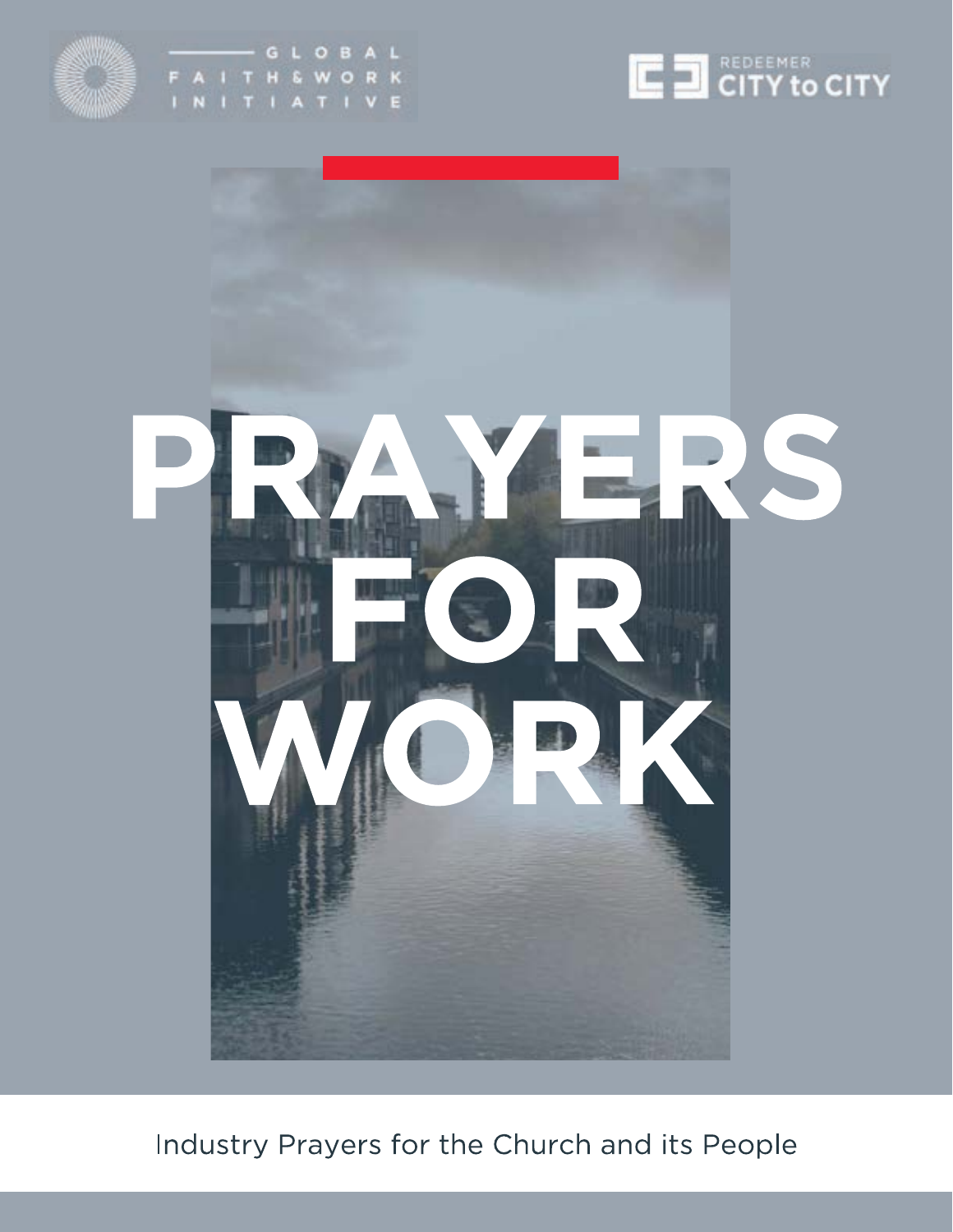© 2021 Global Faith & Work Initiative

This book of prayers was adapted from Faith, Work & the City created by City to City Latin America, Praying for the City by the Center for Faith & Work, and submissions from the Nashville Institute of Faith & Work, Christ Chapel Bible Church in Fort Worth, TX and Surge Ministries in Phoenix, AZ.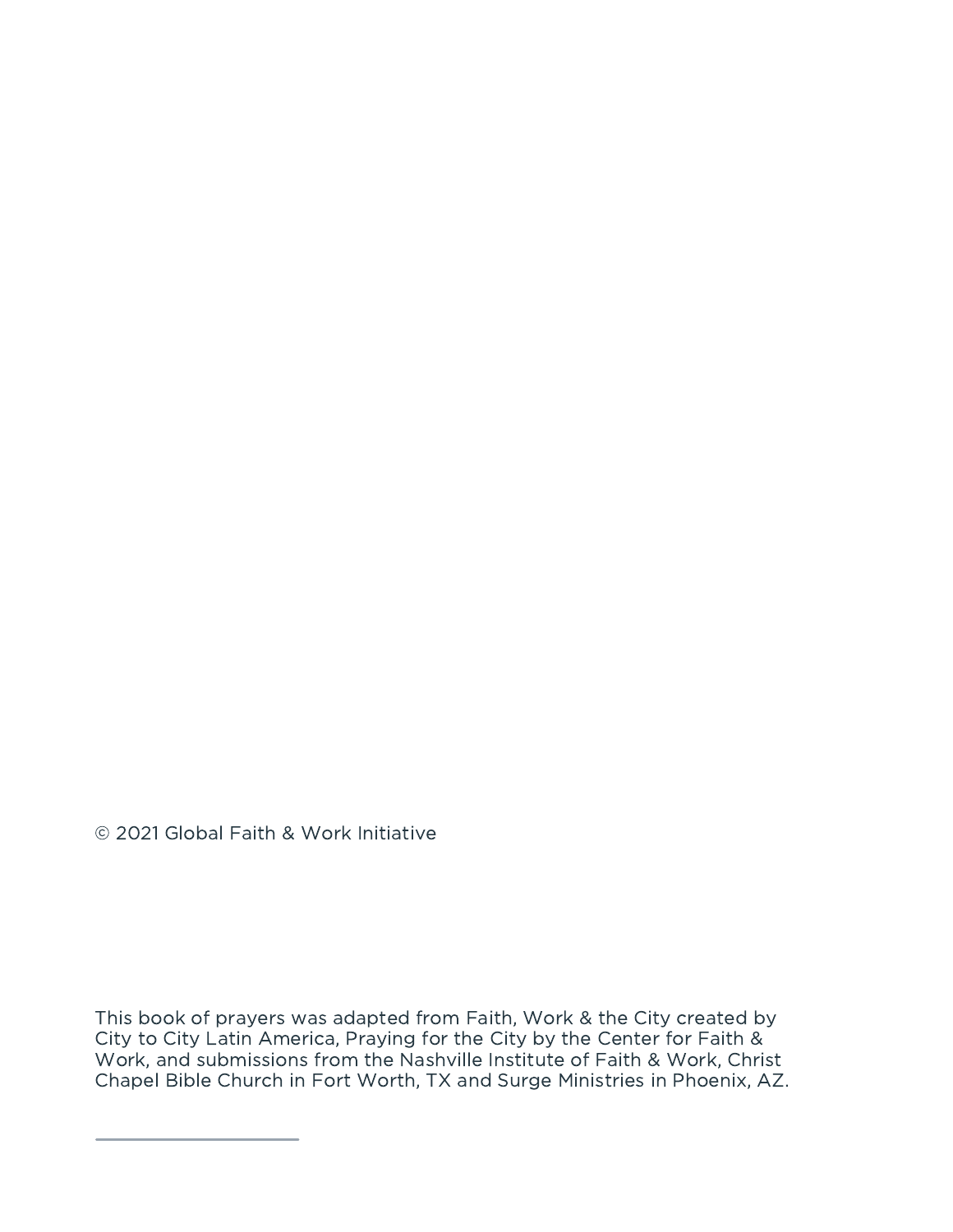# TABLE OF CONTENTS

| A Prayer for Elementary and Secondary School Teachers 8 |  |
|---------------------------------------------------------|--|
|                                                         |  |
|                                                         |  |
|                                                         |  |
|                                                         |  |
| A Prayer for Architects and Construction Workers 13     |  |
|                                                         |  |
|                                                         |  |
|                                                         |  |
|                                                         |  |
|                                                         |  |
|                                                         |  |
|                                                         |  |
|                                                         |  |
|                                                         |  |
|                                                         |  |
|                                                         |  |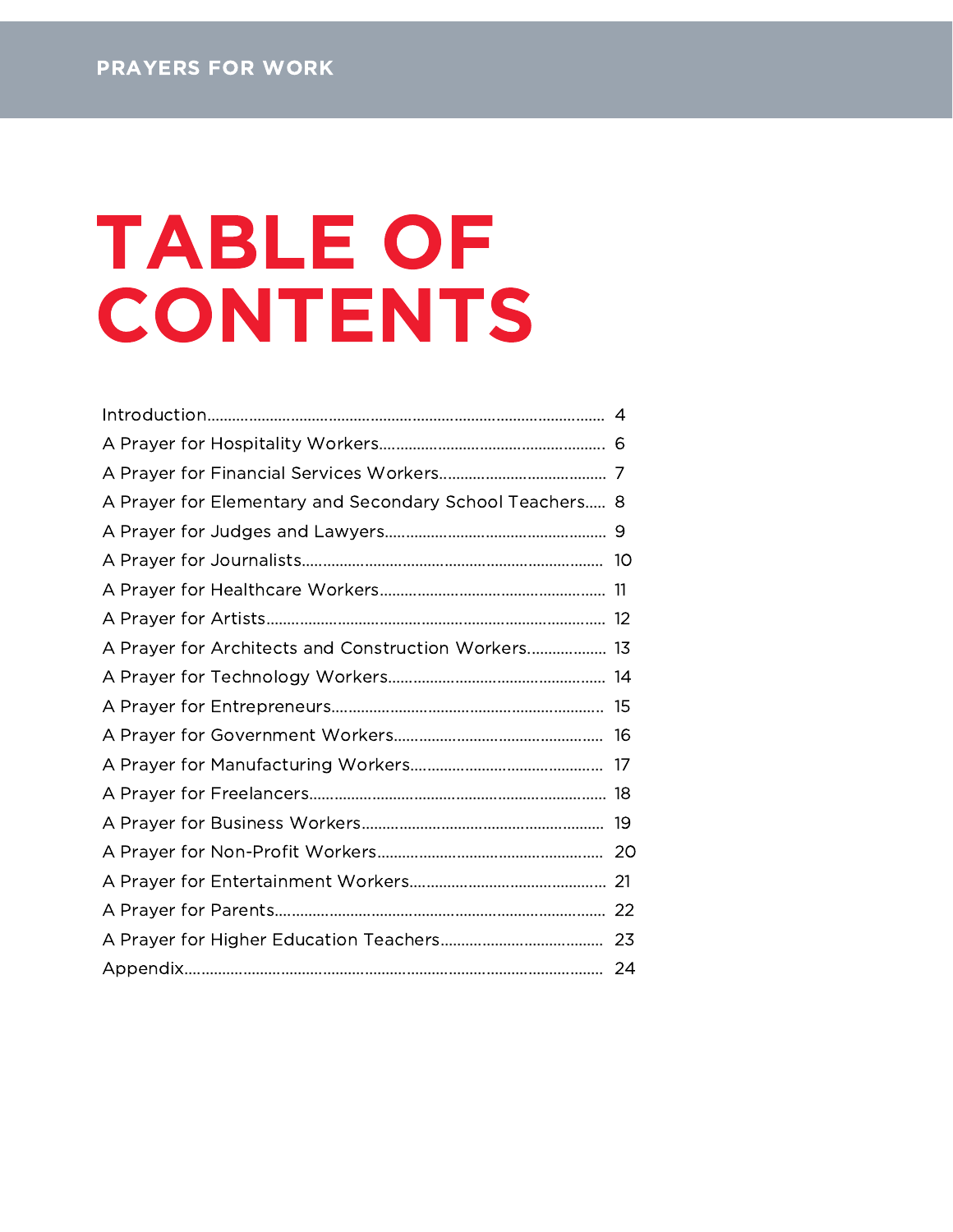# INTRODUCTION

What would happen if every worker sitting in our churches understood their vocation to be a mission for the glory of God? What if each one truly felt their work played a role in God's unfolding story? Would it change how they approached their Monday mornings?

Every Christian who is part of the church gathered on a Sunday morning is part of the church scattered throughout the workweek. In their jobs, relationships, and communities outside the four walls of a church meeting, they are Christ's witnesses—cultivators of creation and renewal in various occupations, industries, and organizations. They are pushing against darkness in the broken areas of politics, manufacturing, art, finance, education, and all of the fields in which they engage.

What would it mean for the church to pray for renewal in each of these fields? How might our cities be impacted by Christians working for God's glory every single day of the week? These prayers are for churches and individuals who want to pray for the flourishing of their communities through the very work of their people day to day. For as Matthew Kaemingk and Cory B. Wilson write in Work and Worship: Reconnecting our Labor to Liturgy,

The city will be renewed not by five church planters and five nonprofit leaders; it will be renewed by the complex callings and careers of the five hundred other people sitting in the pews... The mission of the local church is not limited to a single outreach program. It is not limited to a single missionary. It is pluriform, complex, and all-inclusive. The church's mission is embodied in the diverse work of all the people all over the city.

We present to you a book of industry prayers written by Christians serving in the industries shared. Our hope is that these prayers will help pastors and congregants:

- See this work as part of God's unfolding plan for the world
- Understand the innate goodness and brokenness in their industries and work
- See the opportunity as the priesthood of all believers to shine light on darkness
- Find ways for their industries to represent God's goodness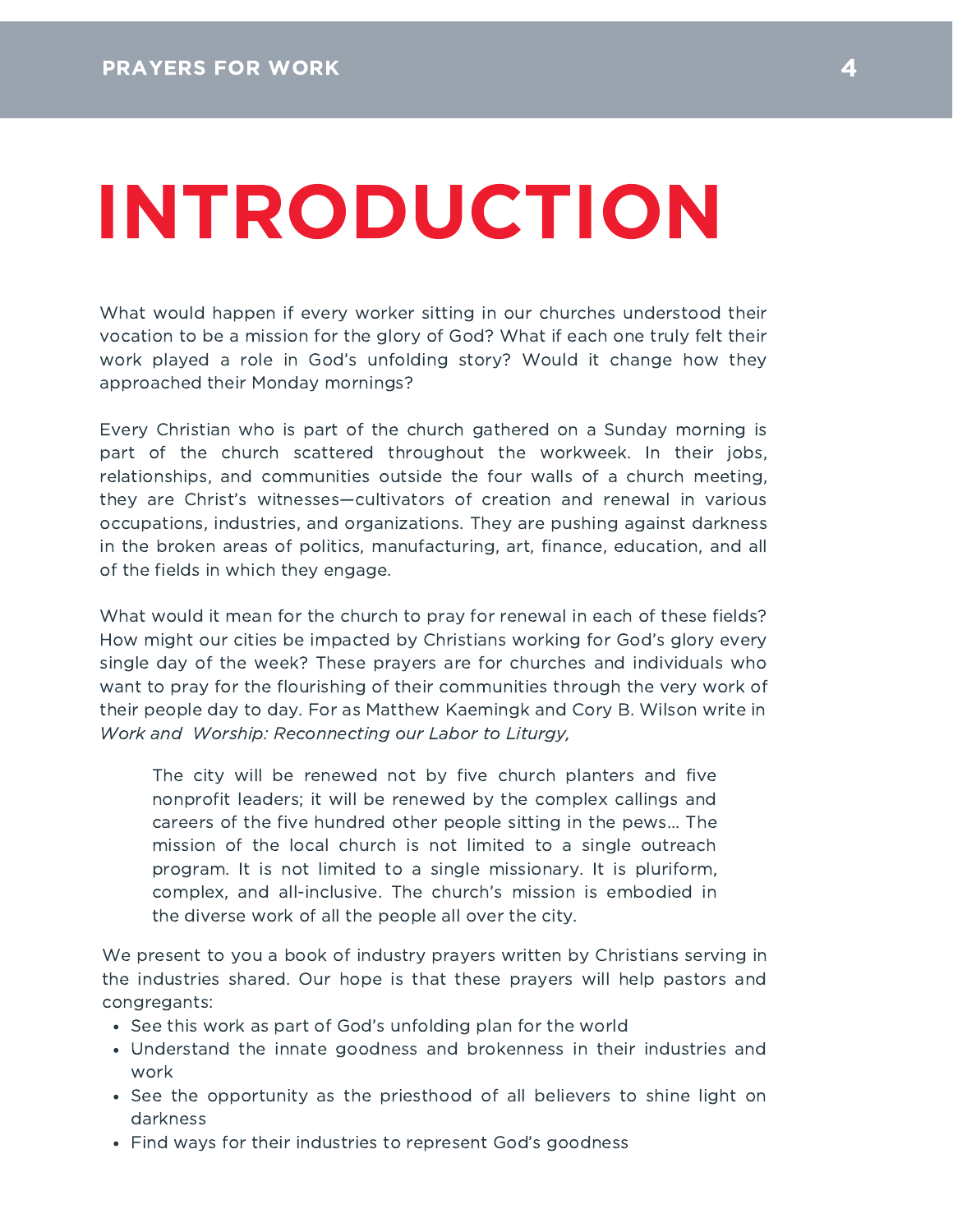Feel free to use these prayers in the following ways:

- Personal devotion
- Corporate prayer and worship in church or other settings
- Small group study
- Conference openings
- Encouragement of others

We hope the prayers that follow will help your church activate those in your pews to bring faith to the work on which they spend most of their time. Although these prayers can be used in church services, we recommend they serve as inspiration for those in your congregation to write prayers for their own industries, which you might in turn share with the church. In the appendix, we share a guide for how to write an industry prayer.

If you write prayers you would like to add to our next volume, please submit to faithandwork@redeemercitytocity.com.

If we truly believe the Gospel changes everything, then that means our work. May these prayers serve as a reminder of God's work and our opportunity to join him in his great redemptive story.

—The Global Faith & Work Initiative, Redeemer City to City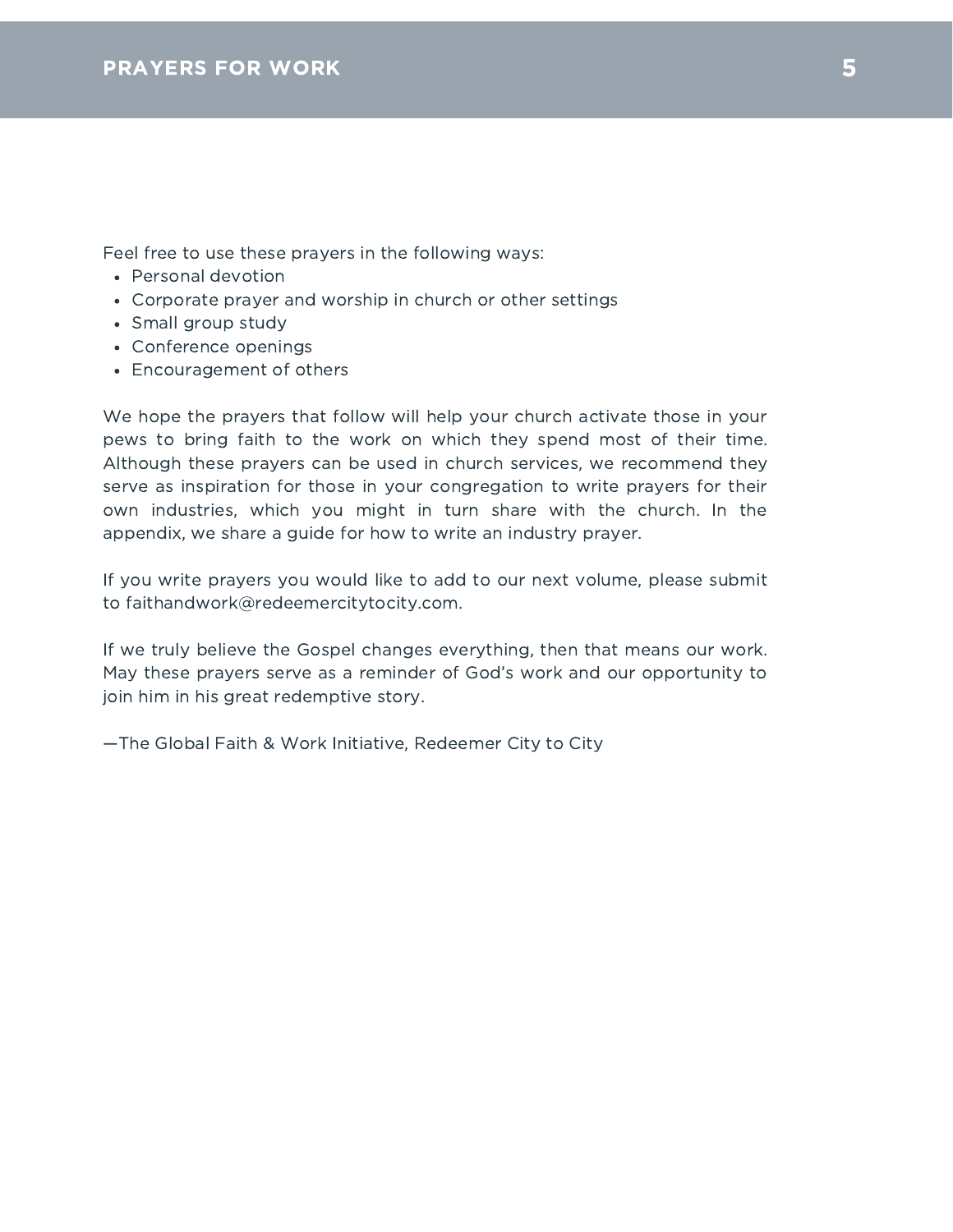## A PRAYER FOR HOSPITALITY WORKERS

Father, Giver of every good gift,

Thank you for welcoming us with your extraordinary hospitality. In the beginning, you created a space for humanity to dwell—brimming with beauty, order and diversity, providing for our every need. You fashioned our hearts to find great joy in what you made. You formed our hands to cultivate and extend hospitality to others. And then, when we turned our backs on you, you came close, taking on flesh and serving us in the most intimate of ways.

Would you help us see how sacred this work is that we've been called into? Dispel the idolatrous lies that our work is somehow "lesser than." Instead, help us see the way we bear your image as we welcome strangers and serve them in a way that puts your goodness and love on display. People are desperate for connection, to be seen and genuinely cared for. We thank you that we get to participate in that work with you!

Jesus, when guests treat us poorly, meet us with your humility. Remind us that you lavish grace upon us, even when we are among your mockers. Also, redeem us from the evil spirit of the age that values people according to their wealth and extends hospitality with partiality. We confess that this is not the way of your Kingdom.

Protect those who work in the "shadows" of the hospitality industry. Bring fair wages and provide for their every need, Lord. May our whole industry, and especially those of us who follow you, love these vulnerable workers well. May we all value their work as you do.

Our work is centered around the table; may it always be sustained by coming back to your table. As we partake of the bread and wine of the new covenant, feasting on your unfathomable grace, we also look ahead to our future destiny...for blessed are those who are invited to the marriage supper of the Lamb.

May the joy and creativity of our daily service offer our guests a small taste of your coming Kingdom, inviting them to know the good and gracious King.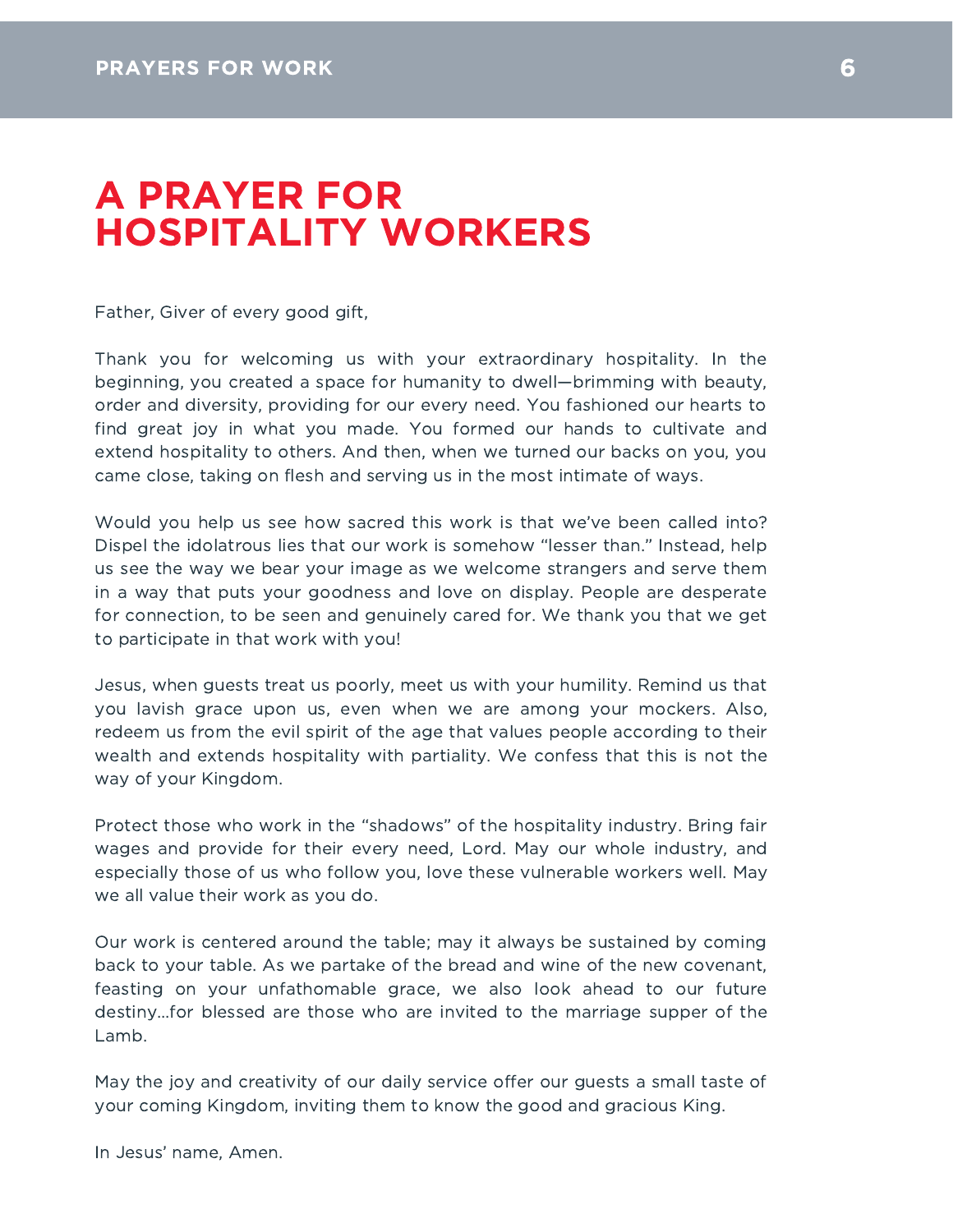### A PRAYER FOR FINANCIAL SERVICES WORKERS

Lord, you are the supplier of all of the resources that we have. You have made us stewards, cultivators, and administrators of your creation. We pray for all the professionals in the financial services industry. May they use their capacities and gifts to faithfully administer the resources they are given to serve their community through economic activity.

May those in the industry be honest, truthful, and transparent in their business interactions and have wisdom in all of their deals and decisions. May they reflect your image as Creator and Sustainer of all things as they work to contribute towards the sustenance of your creation. Help them avoid the temptation to engage in dishonest practices or selfish tendencies which would exploit instead of serve others. We pray love would guide their relationships with their coworkers, clients, and customers.

We pray that in their work they would see their calling to be responsible fiduciaries. Help them to see that their work contributes to the economic stability of families, the generosity of the saints, the education of children, the retirement accounts of the elderly, and so much more. That people are behind these numbers, and you are using them to love and serve those people well. God, we pray you will strengthen their sense of vision in their vocation to see how their work contributes to the economic sustainability of this community and blesses the lives of its people.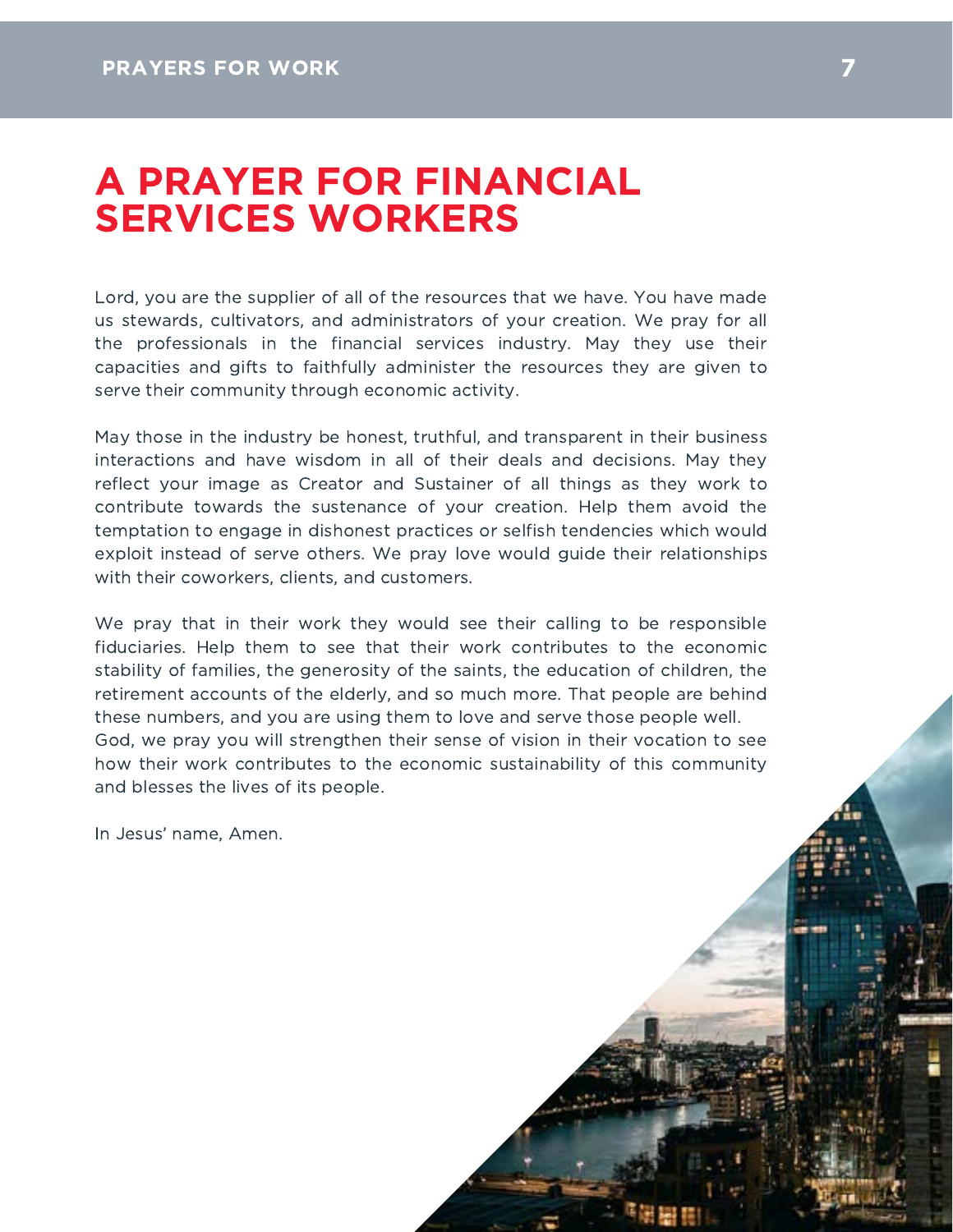#### A PRAYER FOR ELEMENTARY AND SECONDARY SCHOOL TEACHERS

Lord, we thank you that all knowledge comes from you. We ask you for guidance for the teachers and educators in our city. May those who have the privilege of teaching children understand the great responsibility you have given teachers to shepherd them through a particular year in their students' lives.

We pray for our children to be loved well through these men and women who are teaching them. We ask that you grant these teachers patience, wisdom, and grace as they model for their students what it means to be a learner, but also what it means to be a friend to others and a member of a community. We pray the minds of these students would be developed as well as their character and spirituality. May they grow in their intellect and in their emotional intelligence to be compassionate and empathetic children and young adults with noble, responsible, and generous hearts. May the arts, sports, and technology be an important part of their education so they will become well-rounded adults. And above all, Lord, may these children come to know and love you.

We pray for each educator to understand the transcendence of their work. May they see each child's beautiful possibility and work to cultivate that for their futures. May you sustain them through long, tiring days and help them to pour their hearts into their students.

We pray the educational standards for our cities will be crafted in a way that forms children into adults dedicated to influence their societies for good.

We pray for the influence these educators have on others and pray you will be the first influence on their lives.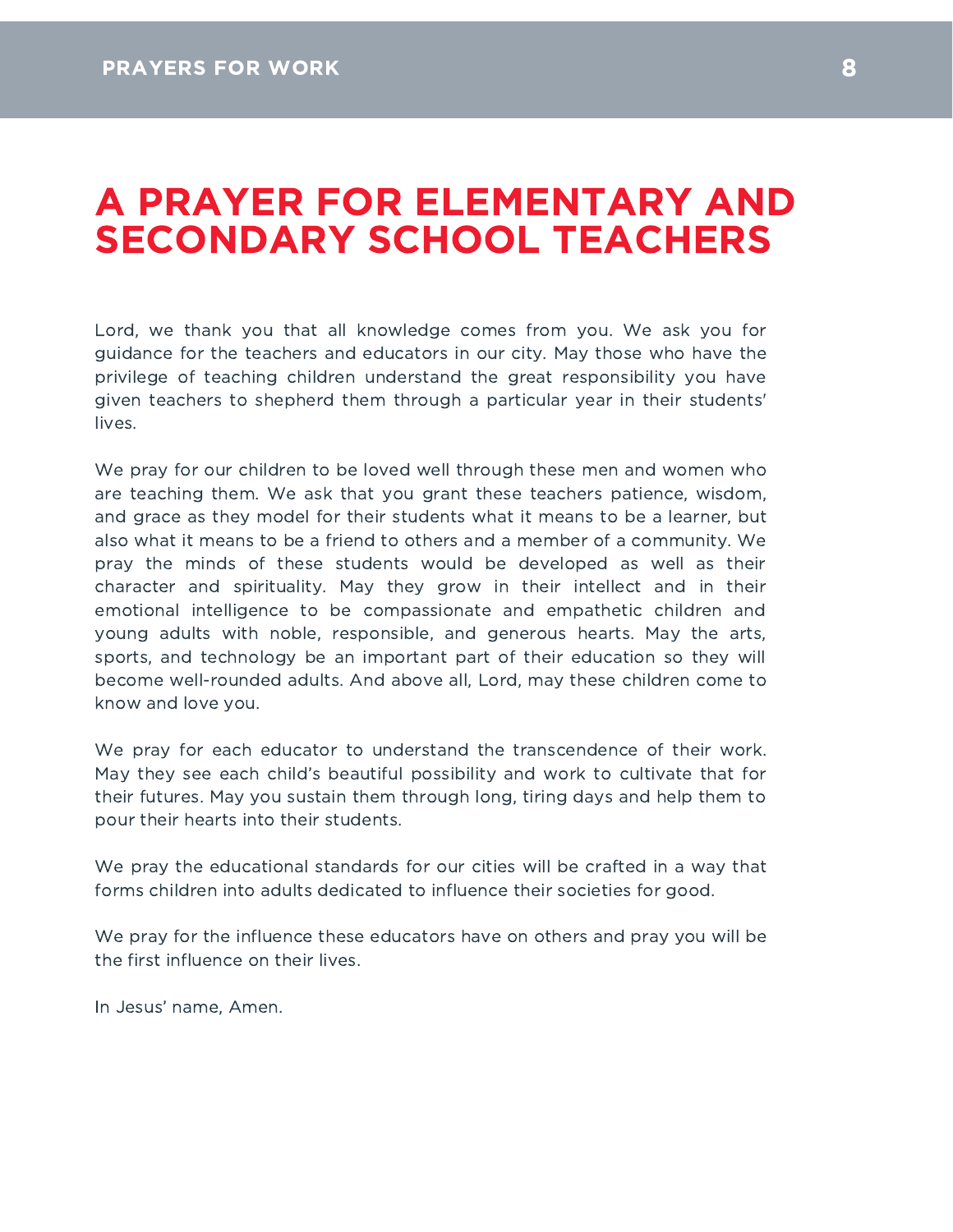#### PRAYERS FOR WORK **9 PRAYERS FOR WORK**



#### A PRAYER FOR JUDGES AND LAWYERS

Dear Father, the Giver of the Law:

We pray for those who are part of our judicial system. We pray for earthly judges and lawyers, reminded that you are the giver of the original law and mindful of the role that judges have played in your redemption story from Moses onward. We are reminded that the law exists to show us our sin and our need for a savior. None are righteous, but through the blood of Christ, we are redeemed.

God, we acknowledge that those who are given the task of applying the law will be tainted by their own fallenness and sin, and so we pray that you will give them wisdom. We pray that they would view every party who comes before them as created in your image and that you would give them discernment for the decisions they make that impact these lives. We pray they would treat all parties with the respect that is due to children of God.

God, let those who are part of the justice system behave justly in all they do, love mercy in the way you love mercy, and walk humbly with you as they go about their daily roles. Let their demeanor point others to you. Let them be instruments of your peace and justice. As long as there is sin, we know that we need earthly judges. But we eagerly await a time when judging between parties will no longer be required upon your return.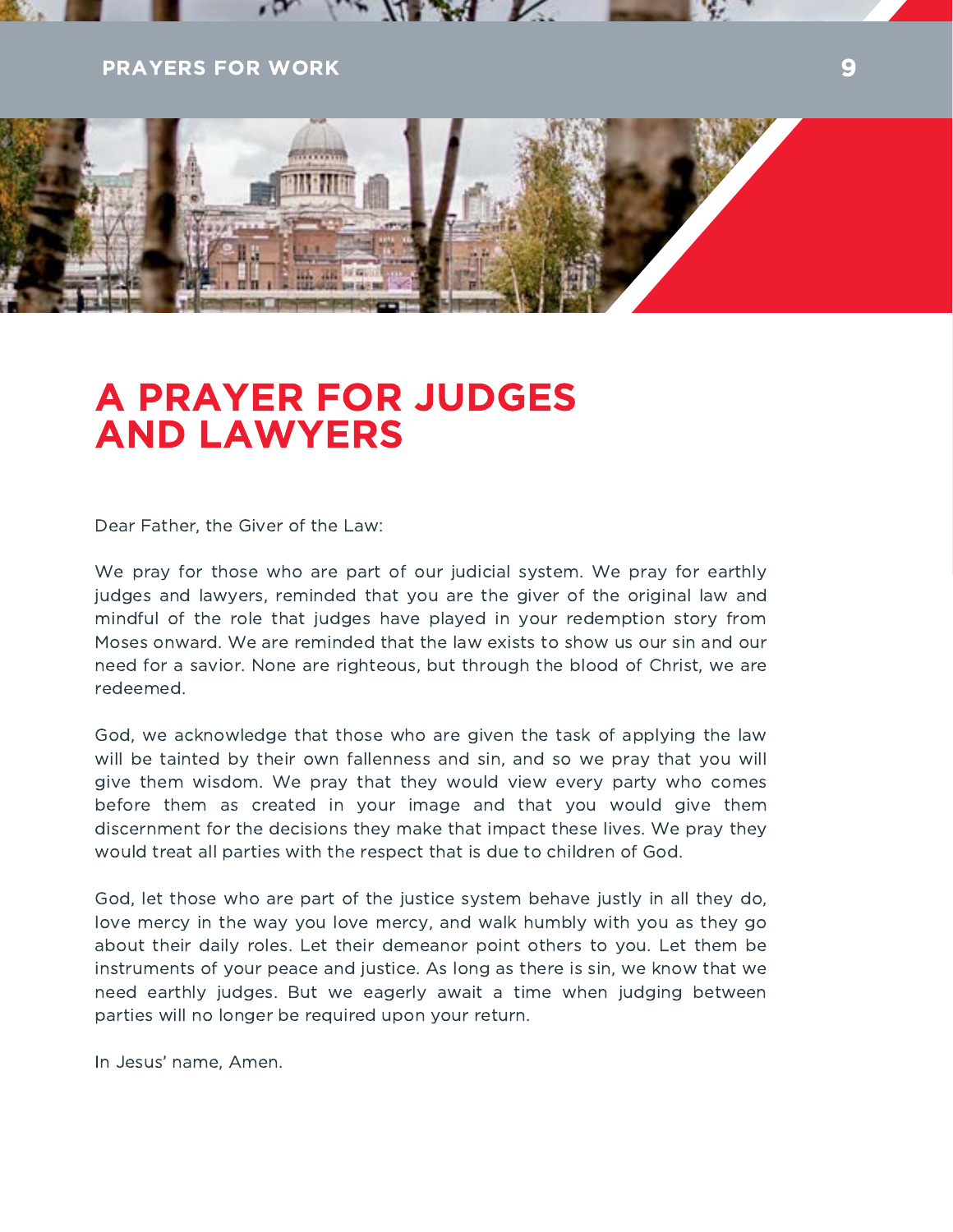## A PRAYER FOR JOURNALISTS

Dear Heavenly Father,

We pray for our journalists and those who are in the media industry. You are a God of truth and justice, and we know you desire to bring all things from darkness into light. Please help reporters, journalists, and those in the media industry to seek out the truth and pursue justice by prioritizing fairness and integrity in their reporting. We pray their primary goal would be to inform their readers accurately and well. We pray through this industry to bring accountability to governments, businesses, and those in positions of power.

We pray you give those in journalism an awareness of their own biases and allow them to work against bias in their stories or reports. We pray they would listen well and explore all sides of a story before making assumptions based on past experiences or personal beliefs.

Father God, we pray that governments around the world would appreciate the importance of a free and open press and that world leaders would protect the journalists and media organizations in their countries. We pray for journalists reporting in war-torn regions and ask as they report from the frontlines that you would please protect them. We pray against the killing of journalists and ask that you would keep them safe as they report on important and dangerous stories. We also pray for the immediate release of any journalists that are currently being held hostage by oppressive organizations or governments.

Father God, you are a God of truth and justice. Please help journalists and the news industry reflect these aspects of your character more fully with each passing day.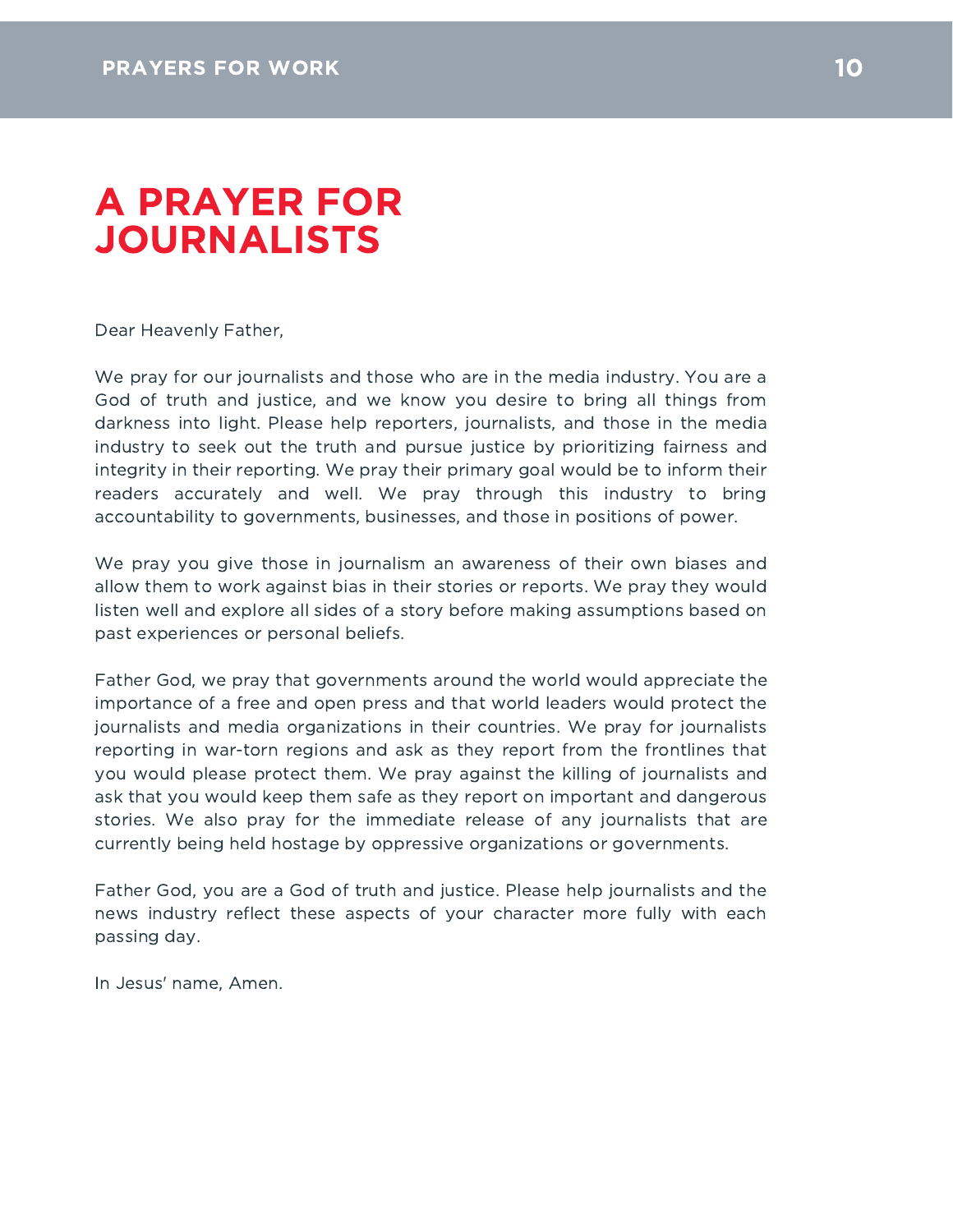#### A PRAYER FOR HEALTHCARE WORKERS

Father God, we pray for those who work in the healthcare industry. We pray for those who work in hospitals, in private practices, our EMS workers, or chemists, pharmacists, doctors, nurses, administrators, mental health workers, and specialists. We pray for them now.

We ask you, God, to provide them with wisdom as they serve you and their communities with their service. May they always treat patients with respect and dignity, always remembering the call to love our neighbors as ourselves. May you give them discernment and clarity when they are diagnosing and treating their patients. May the love that you have shown these healthcare workers be reflected in them to their patients.

We pray, God, that you would sustain them through the secondary trauma that can come with seeing others suffer and carrying those burdens. We pray that they would feel supported and cared for as they process this grief. Provide them with peace and space to care for themselves in order to maintain a healthy frame of mind to care for others.

Help our healthcare workers be transformative agents in this city. May they bring healing to their patients and reflect the love of Christ to those entrusted to their care.

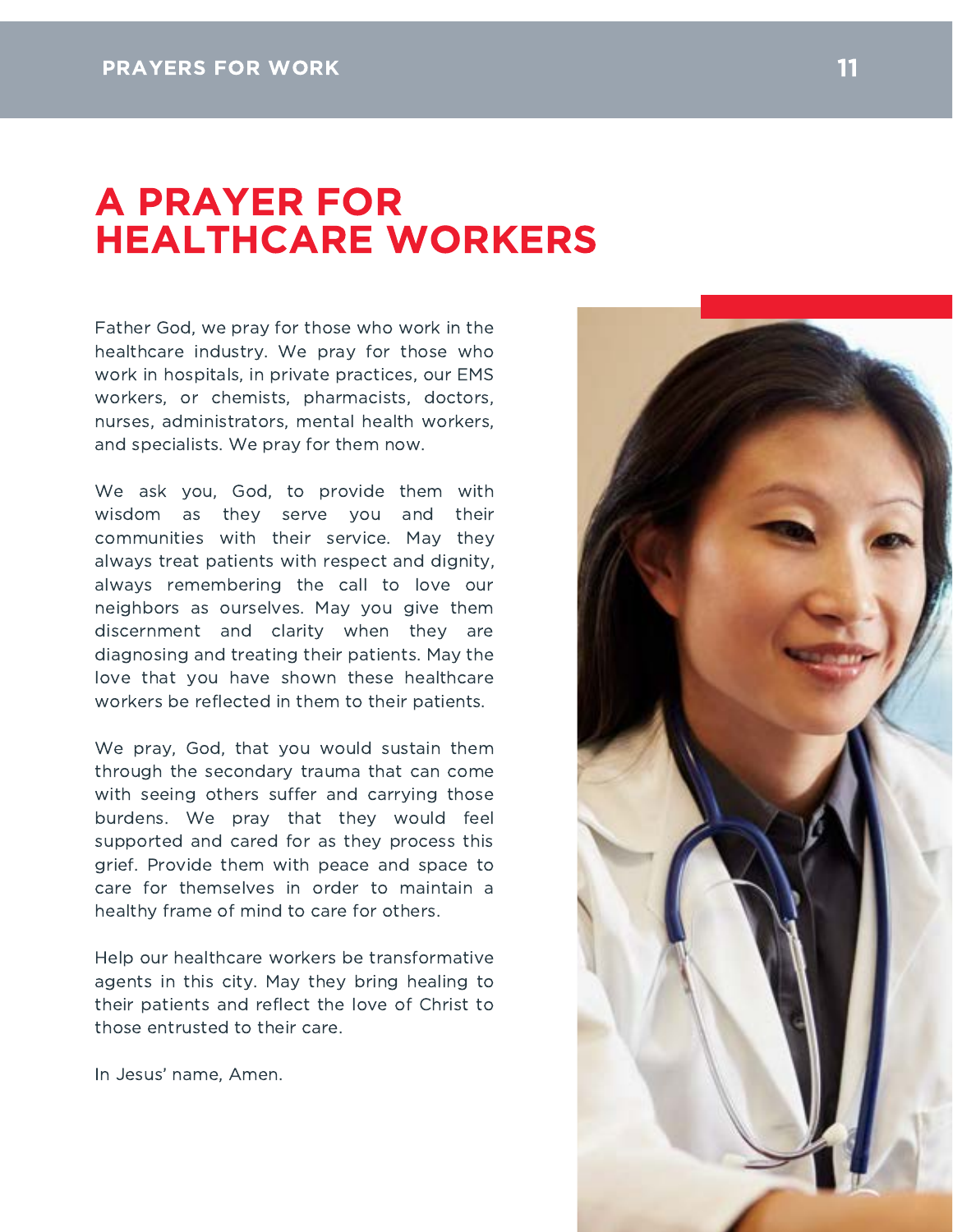## A PRAYER FOR ARTISTS



Father, we come before you to pray for the artists in our city.

You are the original Creator. All truth, all beauty, comes from you. You brought forth the heavens and the earth as your medium to serve mankind.

Father, you first poured out your Spirit of creativity for the sake of honoring beauty and truth—for the sake of worship. For the sake of celebrating all that is good and just.

We thank you for those who take part in this sacred dance of creativity, a process of surrendering and creating. The Spirit is revealing your true nature through their work. May their hearts and hands always be aligned with authenticity and honesty. We pray that these artists can be the cultivators and storytellers of the richness of this life, drawing inspiration from the joys and the sorrows of our communities, to create an honest reflection of truth and beauty.

Let them continually awaken to your greater calling and continually shed the weight of selfish ambition and pride which the world tries to demand from them. Help them to surrender, for the sake of what is good and just, to the stories you want them to tell.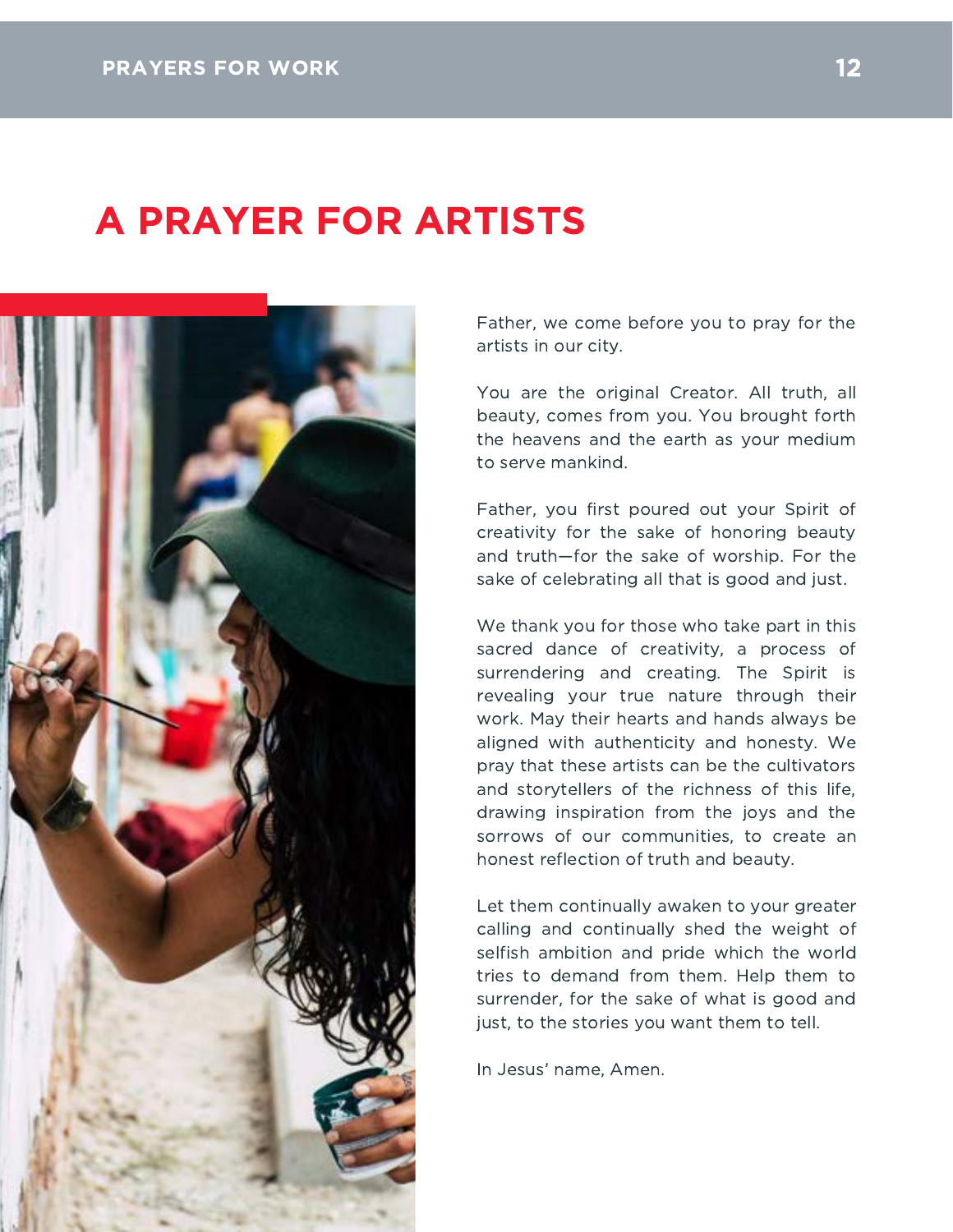### A PRAYER FOR ARCHITECTS AND CONSTRUCTION WORKERS

Dear Father, Maker of heaven and earth,

We praise you for the gift of beauty and order here on earth. Thank you, Lord, for all forms of material expressions you've inspired in our architects and our construction workers. We praise you for glimpses of heaven in our midst, which inspire visions of flourishing for our built environment. Thank you, Lord, for the gift of Christ and the Holy Spirit that helps us to understand and imagine light and hope in our broken world.

Father, we ask for your grace and blessing for all those involved with refining our built environment here on earth. We pray for elected government officials, policy makers, developers, and investors who determine the needs of our cities. We pray that they would have vision that is greater than return on investment. We pray that their hearts would be for the powerless and the marginalized.

Lord, we pray for the architects and engineers who address the needs of our cities. We pray that they would use the gift of imagination to design a built environment where people can rest, heal, learn, praise, and find inspiration. We pray that their desire will not only be for the favor of developers and clients, but also for provision of dignity and equality, where class barriers are broken and not reinforced. We boldly pray for ideas that can help democratize our cities.

We pray for safety on construction sites across our city and that builders would work with integrity and pride in their work.

Lord, we remember how you blessed Nehemiah and Israelites from every background to unite and rebuild the wall of Jerusalem. We pray for boldness, joy, creativity, and vision to glorify you in collaborations between developers, investors, architects, engineers, contractors, tradesmen, and elected officials. Father, inspire and equip all those who are tasked with building our cities. Give us reverence for all of your creation so that we would serve those in need and use resources rightly.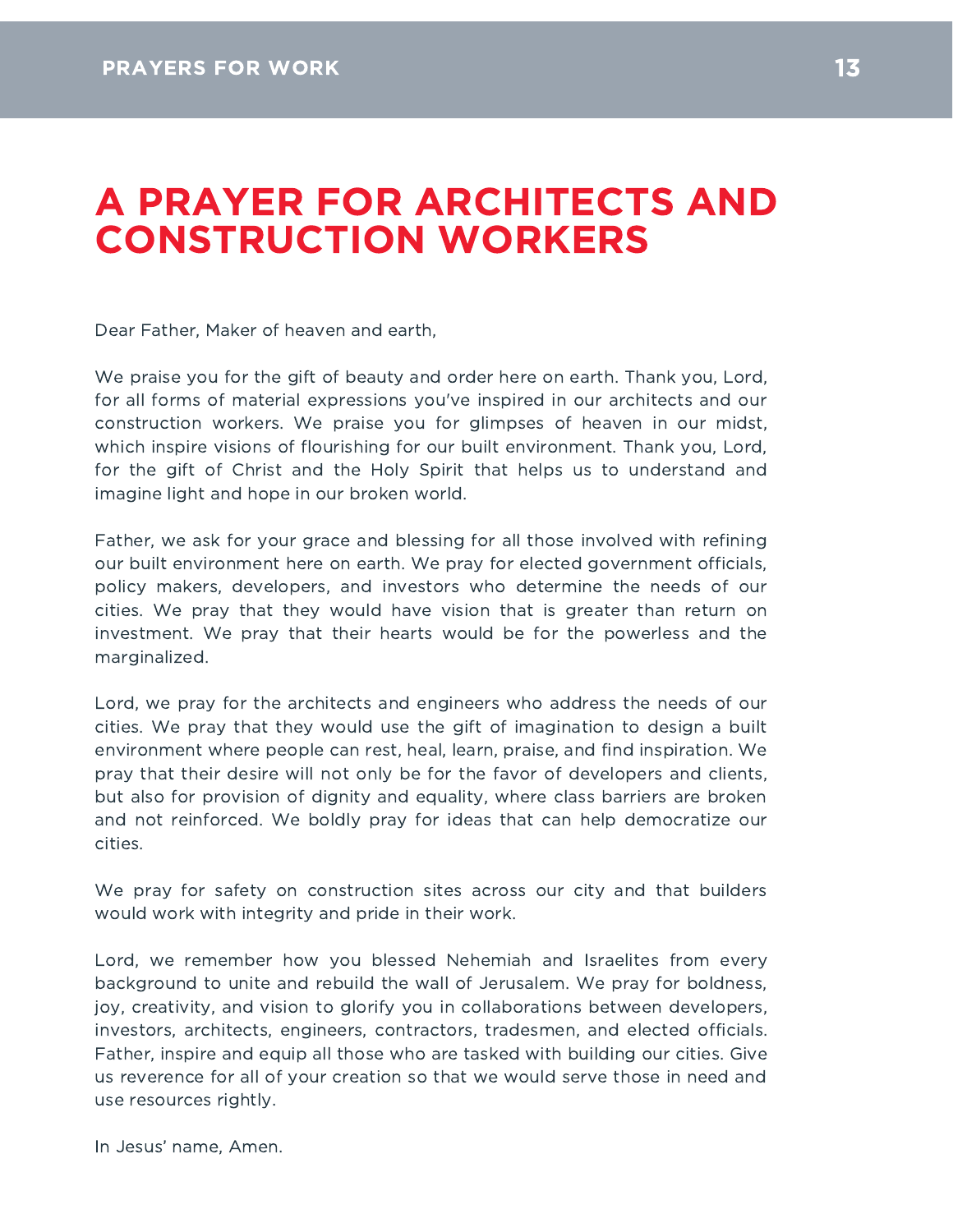# A PRAYER FOR TECHNOLOGY WORKERS

Lord, we recognize you as the Creator of all things.

We thank you for the ways technology, software, and the internet have brought new opportunities and resources to many. We thank you for those who work in this field and ask that they would use their gifts and successes for the greater flourishing of society.

We pray those in technology would act with humility, compassion, and servanthood. We pray that technology would be used to enhance our humanity in accordance with your design and image, not detract from it. We pray that, more and more, holistic technology solutions would be developed, improving economic opportunity, resources, support, and hope for all people. We pray that these technologies would be used to build communities, societies, and the world.

God, we pray that those in this industry would be good stewards of your gifts, knowing how and when to use them. Grant them the wisdom to see the opportunities to advance the greater good, the restoration of creation, and the furthering of your kingdom.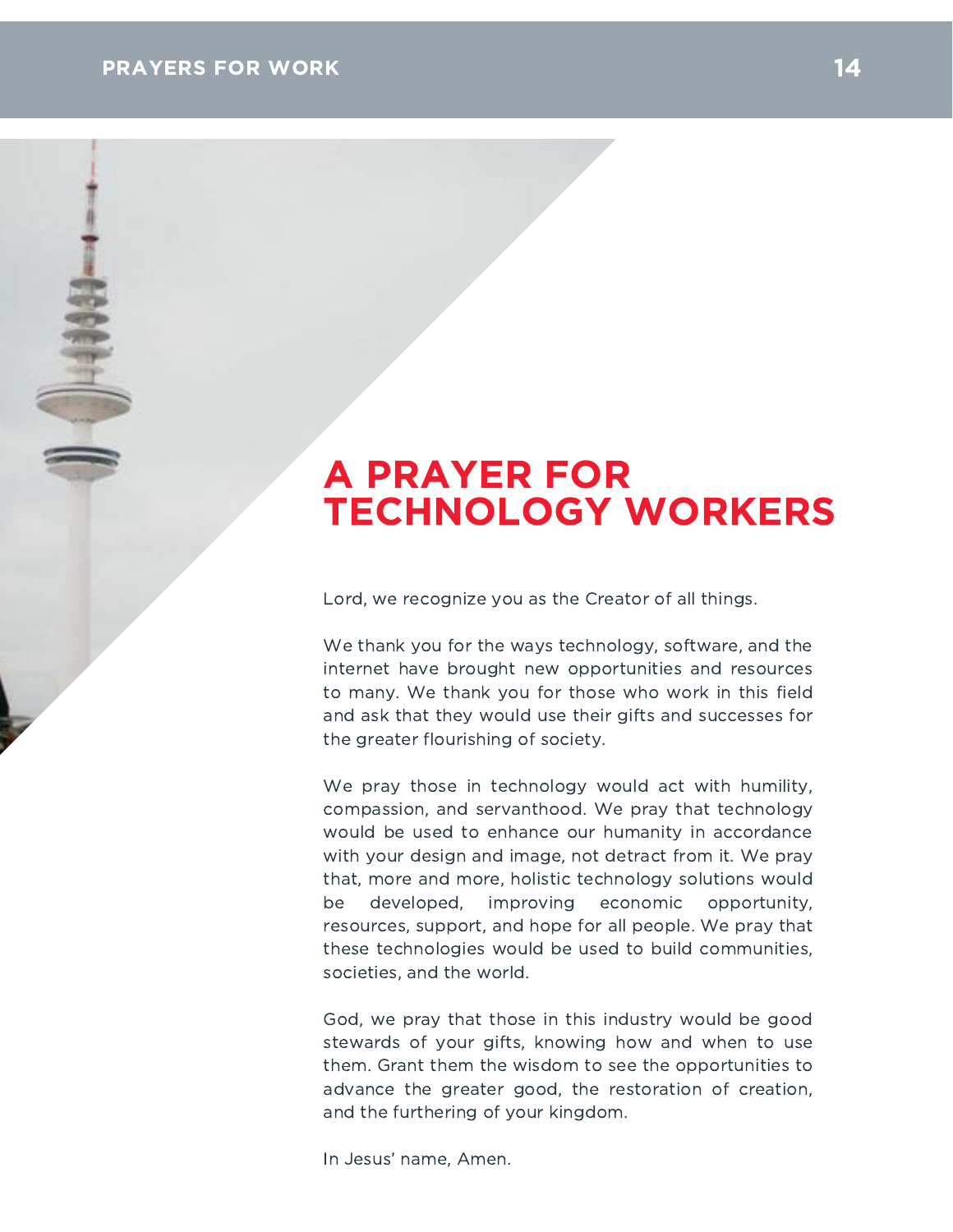# A PRAYER FOR ENTREPRENEURS

Father God, we pray for those in our city and our church who are entrepreneurs. We pray for them to understand the new roles you are calling them to play in their community. We pray you would bless these ventures, allowing them to create new jobs and ask that you would protect the investments made by those who are starting new businesses. May you be at the center of these new ventures, directing their motivation and allowing the fruits of their work to be reinvested for your glory and honor.

We pray for those who feel a sense of loneliness or despair in the early stages of their new ventures. We pray you would surround them with loving community and support that offers them wisdom, guidance, and discernment to their new endeavors. We pray for those whose new businesses are in need of funding--fill their leaders with a reliance on you and comfort as they come to you to sustain them.

We pray as new businesses are being formed that you would provide a solid foundation for them. We pray the values of these organizations would be shaped by you as the cornerstone for the goals, vision, and objectives of the enterprise. May each new venture be a service to the community reflecting your love and your justice.

We pray you will give our entrepreneurs strength and humility as they face the challenges and rewards of entrepreneurship.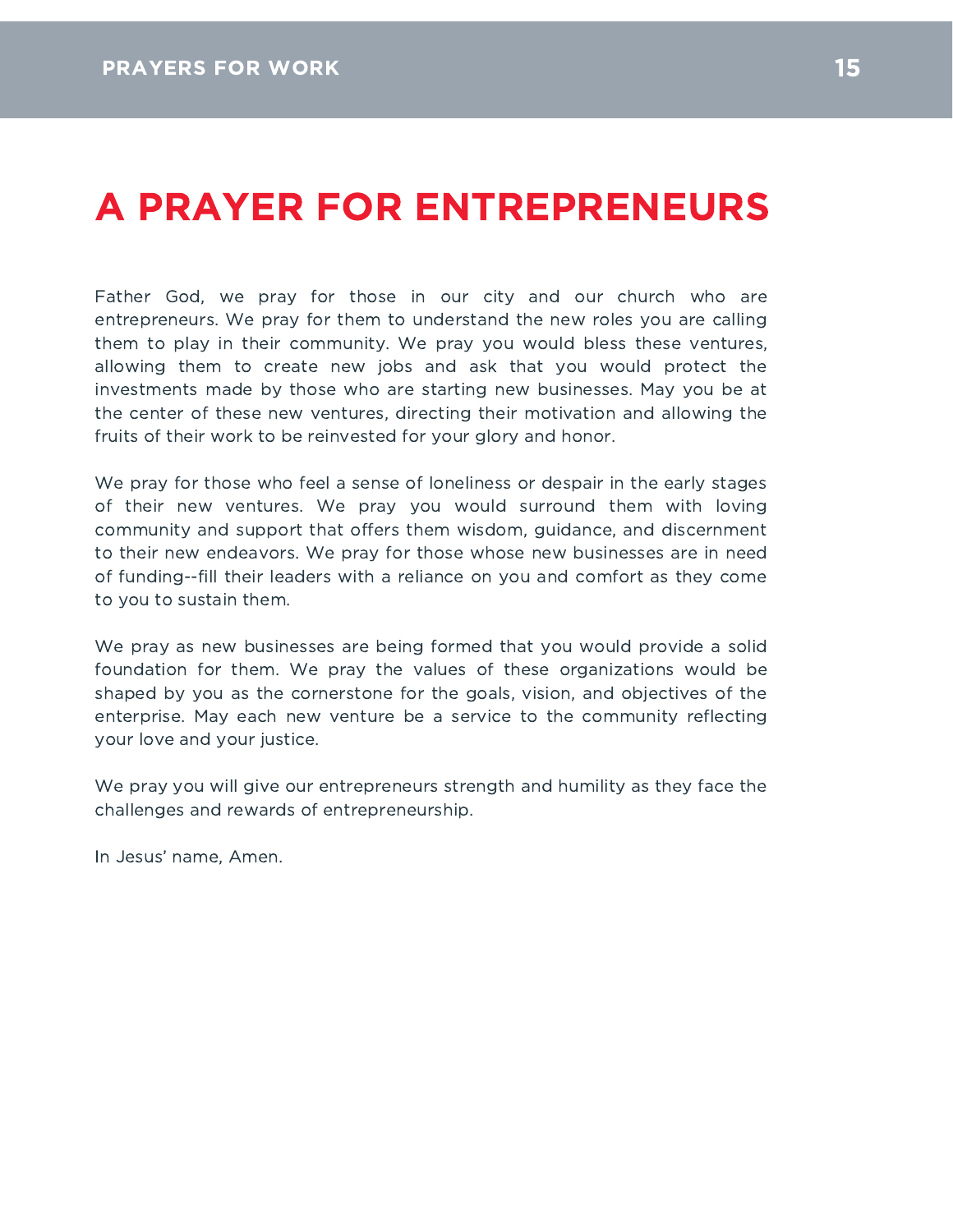# A PRAYER FOR GOVERNMENT WORKERS

Father God, we recognize there is no authority on earth that has not been provided by you, our local authorities among them. We want to pray for those who work in our local government. We know you have entrusted them with great responsibility and pray that you will help us honor and respect them. We pray you give them guidance and wisdom to lead our city into flourishing that is more reflective of your kingdom.

We pray these leaders will look to you and that you would protect them from the temptation to engage in behavior that may be dishonoring of the responsibility you have given them. May every decision they make contribute to the well-being of our citizens and our city.

We pray you would protect those in government from falling into fear. Our authorities need you, please make them aware that they are in your service for the good of society. We pray you would protect those in government from danger and animosity. That they would be open to listening to perspectives that are different from their own and that you would grant them wisdom to make decisions in the best interest of those they serve. We pray you will use every government official for your glory.

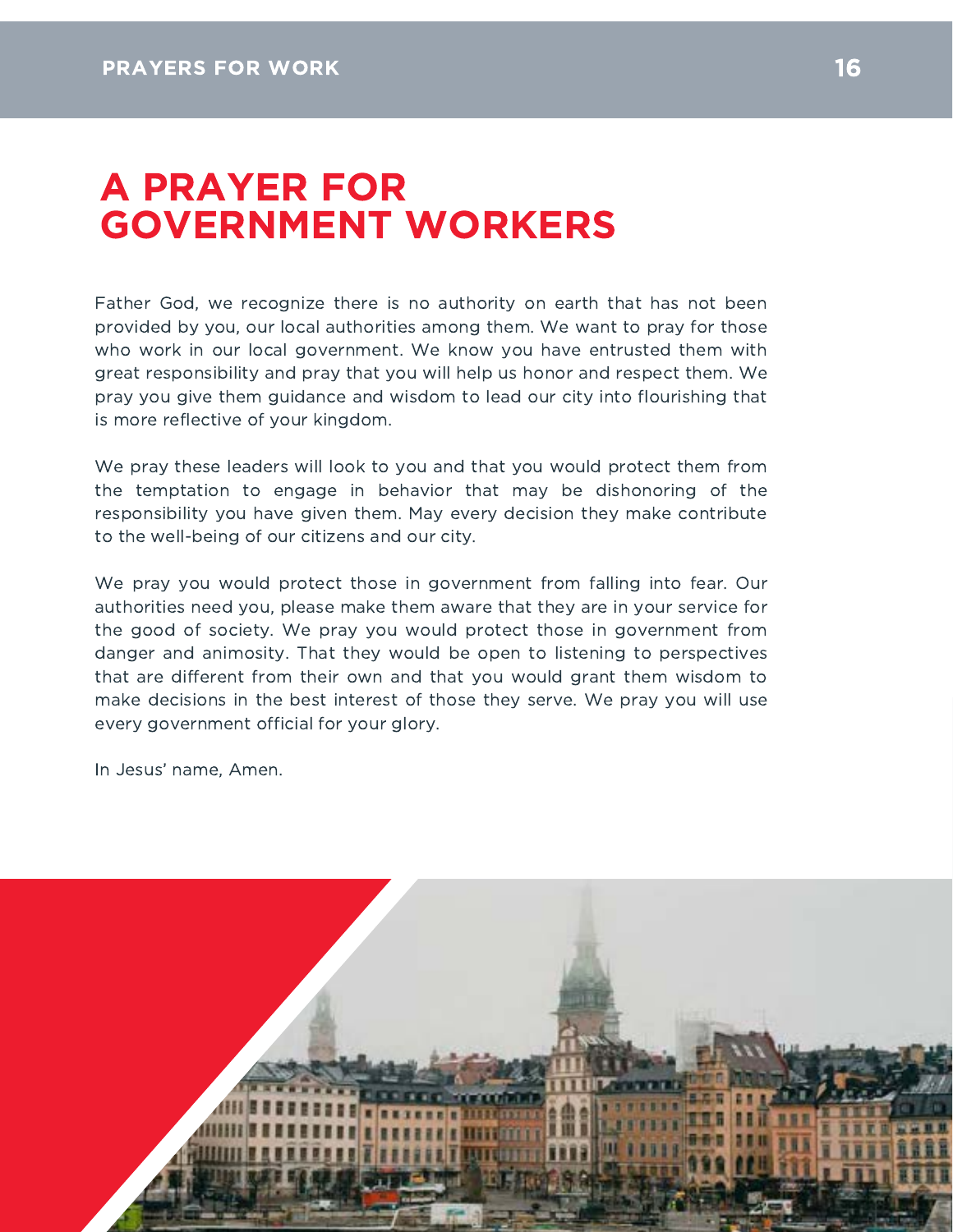#### A PRAYER FOR MANUFACTURING WORKERS

Father God, we thank you for those who work in the manufacturing industry. We thank you for those who work to create the products we need for our city, our country, and our world. We pray for those in this field, that they would be light where they are and that the labor of their hands would be the source of livelihood and sustenance for their families.

We pray for protection for the workers in this field. Sustain them through the physical demands of their jobs and protect them from injury. We pray that they would be supported by their employers with safe work environments and feel they are treated with dignity and respect.

We pray these workers would find joy in what they do. That the reality of you allowing them to create with their hands the way you were a Creator of our world would inspire them as people made in your image. We pray that they would see the value that comes from the work they do as their products serve so many around them. We pray they will see the work of their hands as an invaluable contribution to our community and our city.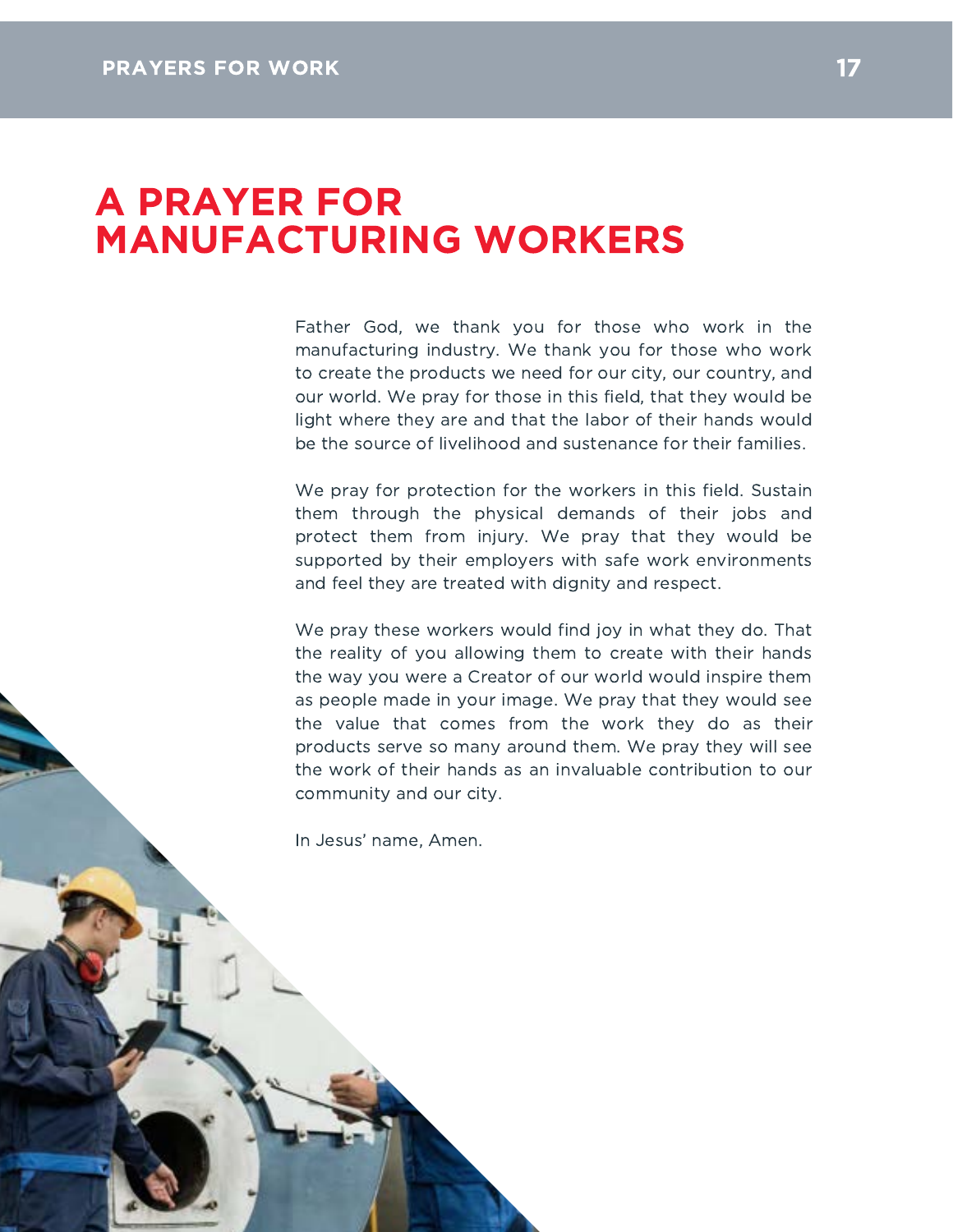# A PRAYER FOR FREELANCERS

Dear Lord, we take this opportunity to honor vocation as a way to serve you in the world. We are aware that the workforce is evolving as more people make their living through short-term engagements rather than careers with employers. We pray specifically for freelancers and independent workers, that they can reflect God's quality of faithfulness, his desire for dependence, his creativity, and his diligence.

Lord, your imprint is on each and every person contributing to the gig economy. Whether it is driving an Uber, drafting a creative brief, making a logo, posting social media images, selling cosmetics, freelancing law opinions, or writing a reprise for a song, your people have opportunities to show your love to their clients. Lord, we ask your blessing and provision for all those working independently as they face each day without assurance of steady pay. We pray that your Spirit would allow them to be present to the role you have prepared for them in the way they love people, places, and things to life. We ask that you remind them that you are enough.

Lord, may we be aware that the Fall impacts all work. We ask for your forgiveness in the many ways freelancers may exhibit their personal brokenness:

- Overworking and maintaining an unhealthy obsession with productivity,
- Giving in to slothfulness and underworking,
- Jealousy of other people and other life situations,
- Seeing relationships as transactional, or
- Isolating themselves from community.

We also pray for those who hire freelancers. May these employers strive to love these workers well, understanding their need for sustenance and recognizing their own human propensity to make independent goods and services transactional only.

Lord, we ask that freelancers would understand their unique role in your unfolding story. You were the ultimate Creator of all that is and all that is true. We praise you for the way you have lovingly and wonderfully placed those in the gig economy in their roles as part of your plan to redeem all of creation. May we remember that, no matter our work environment, our role is to point to truth and, ultimately, to point to you. May we know that the work before us is to be done in partnership with you.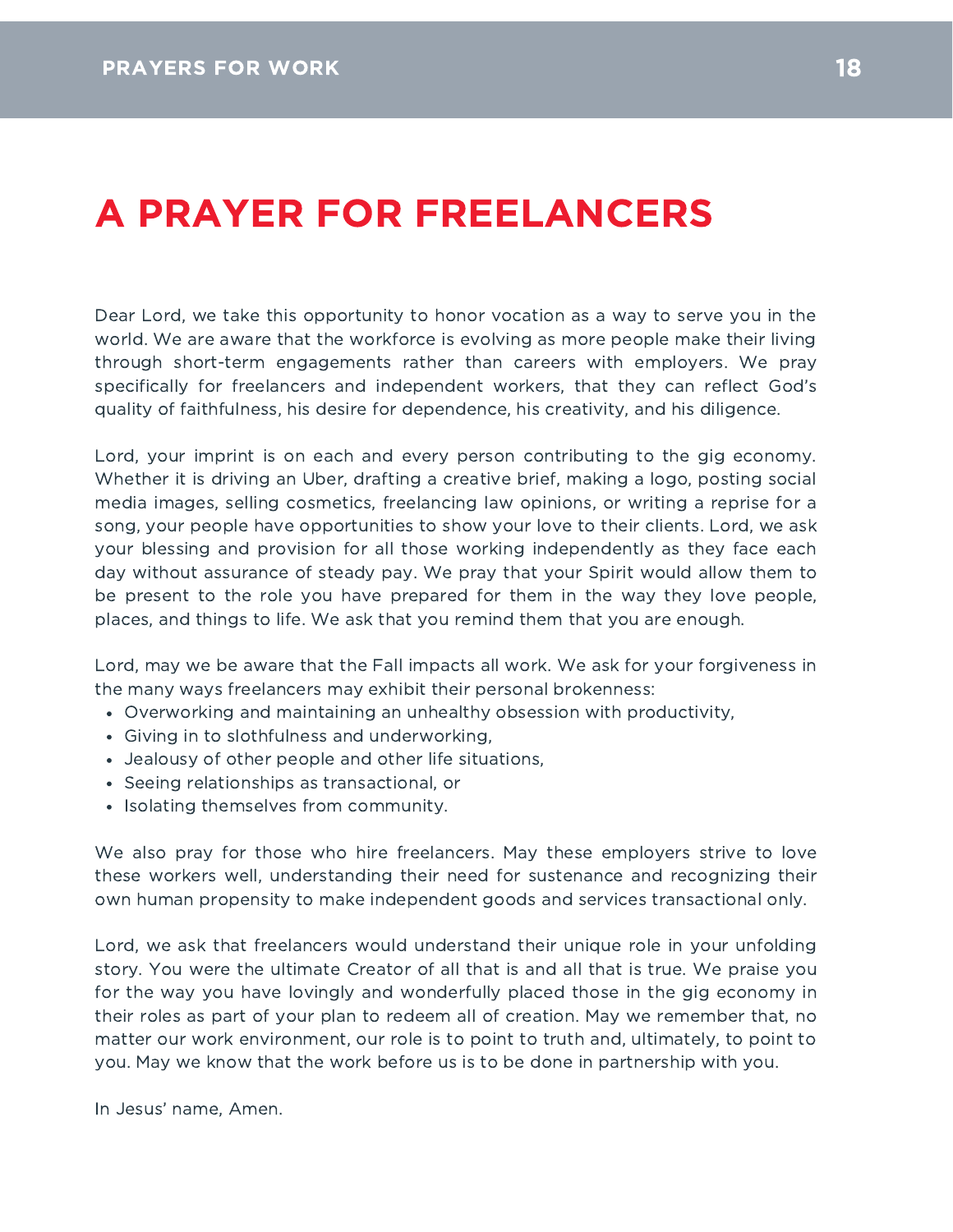# A PRAYER FOR BUSINESS WORKERS

Father,

We thank you that you are always present, always moving, and always faithful to your children. We praise you that the sun shines on the righteous and unrighteous alike and that you will be glorified across all nations, all people, and all industries. We pray now for those who work in business. Holy Spirit, move in powerful ways in this industry to create transformed hearts that are zealous to see your Kingdom come and your glory reign over all the earth.

We pray you will raise up leaders who worship you, love you, and desire to see your name be exalted above everything else. We pray these leaders would see both the people within their organizations as well as those who are served by the business as image-bearers of God.

We pray that a business's first objective would be to seek the common good. We pray for the many entrepreneurs across the world who are driven by passion to fill voids within an economy and create value for the people around them. Plant beautiful ideas in their minds that will benefit your world. Use business as a means to bring about peace in situations where goods and services are so interconnected that hoarding resources by some comes as a detriment to all.

Create equity within the economies of the world; for those to whom you have given much, create hearts to share and do good towards those who have little. For the leaders whom you will raise up, allow them to see the world of business as an opportunity to use the resources of the earth in such a way that is sustainable and equitable towards all.

Thank you, Father, that you are intimately involved with your creation. We lift up these prayers to you, knowing that you hear them.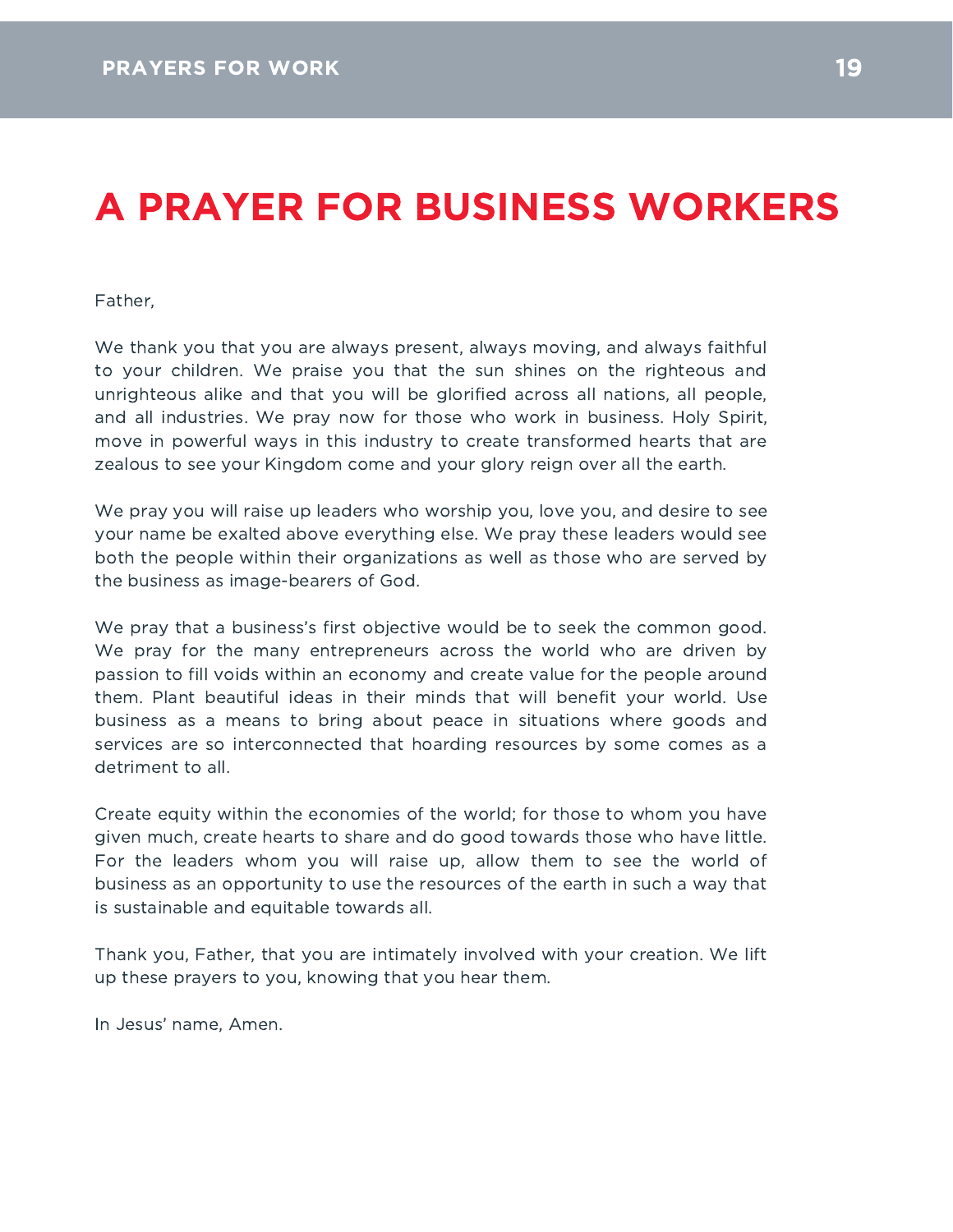# A PRAYER FOR NON-PROFIT WORKERS

Father, we pray for our city. You know the needs of the city, and you use our non-profit organizations to meet many of the needs of our people. We pray you will help those who are in our non-profit fields to have a genuine desire to assist those who are in need in our community. Help each of them in the roles they are called to fill.

We pray you will provide in each area of need through these organizations. May the leaders of these institutions act with wisdom, patience, faith, and good stewardship. Bring our non-profit workers innovative ideas and solutions for the problems they encounter in their work.

We pray in moments of frustration in their day-to-day tasks, you give these workers a vision of the heavenly kingdom you have them working to create. May their hearts be moved with compassion, and may you sustain them through difficult work experiences, conflicts that arise, and discouraging days.

We pray these non-profit organizations would work in harmony with their state and local governments and be seen as contributing to the benefit of the broader society through their work. We pray you would use these organizations to bring your mercy and justice to this city.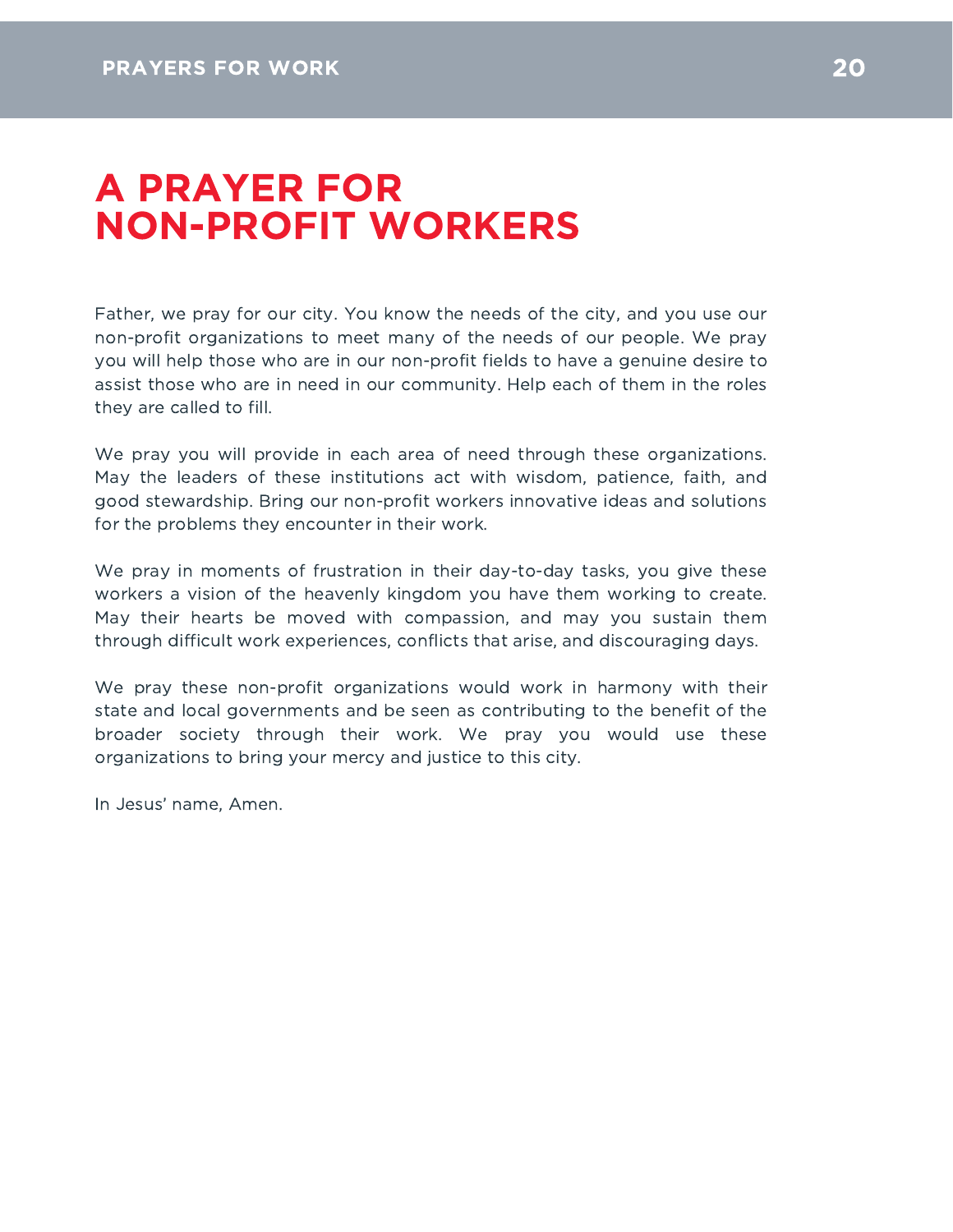#### PRAYERS FOR WORK **21 AU 21 AU 21 AU 21 AU 21 AU 21 AU 21 AU 21**

## A PRAYER FOR ENTERTAINMENT WORKERS

Lord, you are the Creator of all beauty and all things. All the beauty we see around us and all our capabilities are part of being made in your image. You have gifted those in the entertainment industry with special talents to capture stories and create music that feeds the human soul.

We pray for all artists, musicians, singers, and actors to have a genuine curiosity towards what is beautiful and truthful. May they be able to balance the varying points of view in their work with humility and discernment, moving us towards a better understanding of your creation.

We pray for those in the entertainment industry to produce art which is rich and meaningful. May each artist seek excellence in their work so that it reflects the gifts you have given them. May each person in this industry work to create entertainment out of love for others and not to serve their own pride or ego.

We pray our city would be a place filled with art and culture that enriches the perspectives and lives of each member of our community and that you would use these individuals to accomplish that mission.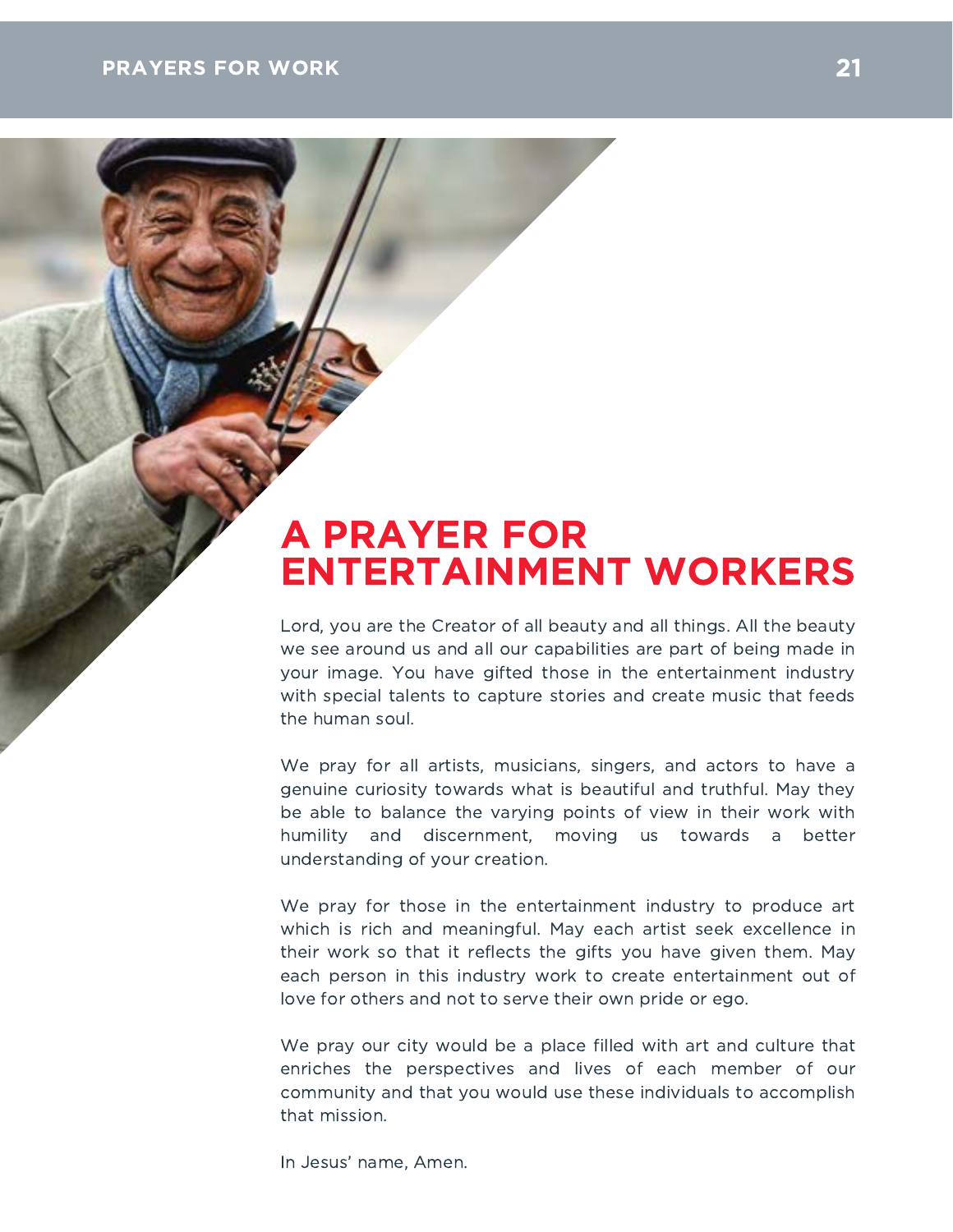# A PRAYER FOR PARENTS

Heavenly Father,

We come before you and we lift up our earthly mothers and fathers. We lift up the work of parenting and raising children to you, Lord. The depth and complexity of this work often goes unseen in our communities, but you see it Lord. You witness every moment of feeding, of changing diapers and clothes, of cleaning up after our children, of discipline, of waiting up for a missed curfew, of stressing over school performance, of teaching, of nurturing and of letting go. You see all of these moments, and you know that they are a form of worship--of a parent trying to bring order out of the chaos of a child's life in the same way you brought order out of chaos in your creation. You know that every moment a parent invests in a child is an act of worship towards our Creator and an act of stewardship to shape the dignity and spirit of our children as being made in your image.

Father God, this work requires so much, and we ask that you sustain our parents and grant them what they need. We pray you give our parents patience through the struggles and monotony of parenting. We pray you give them wisdom when they are making small decisions that will impact a child's day and when they are making large decisions that will impact the trajectory of a child's life. We pray that parents do not make their children, their accomplishments and their happiness into their gods or be tempted to turn the gift of children into an ultimate idol replacing an identity in Christ. May they rest in your sovereignty and grace as they discern the best ways to love their child.

God, we pray you will bring our parents a deep soul rest that can come only from you, even in moments when they are physically or emotionally strained by what the job of parenting requires. And finally, God, we pray that parents will have a deep and abiding sense of your grace. May every parent know that their identity does not rest in their child nor in their status as a mother or father, as you, Father God, are the only perfect parent to ever exist.

May the foundation of every parent in our midst rest in the saving grace of Christ and the love and sustenance he offers even on our most difficult parenting days.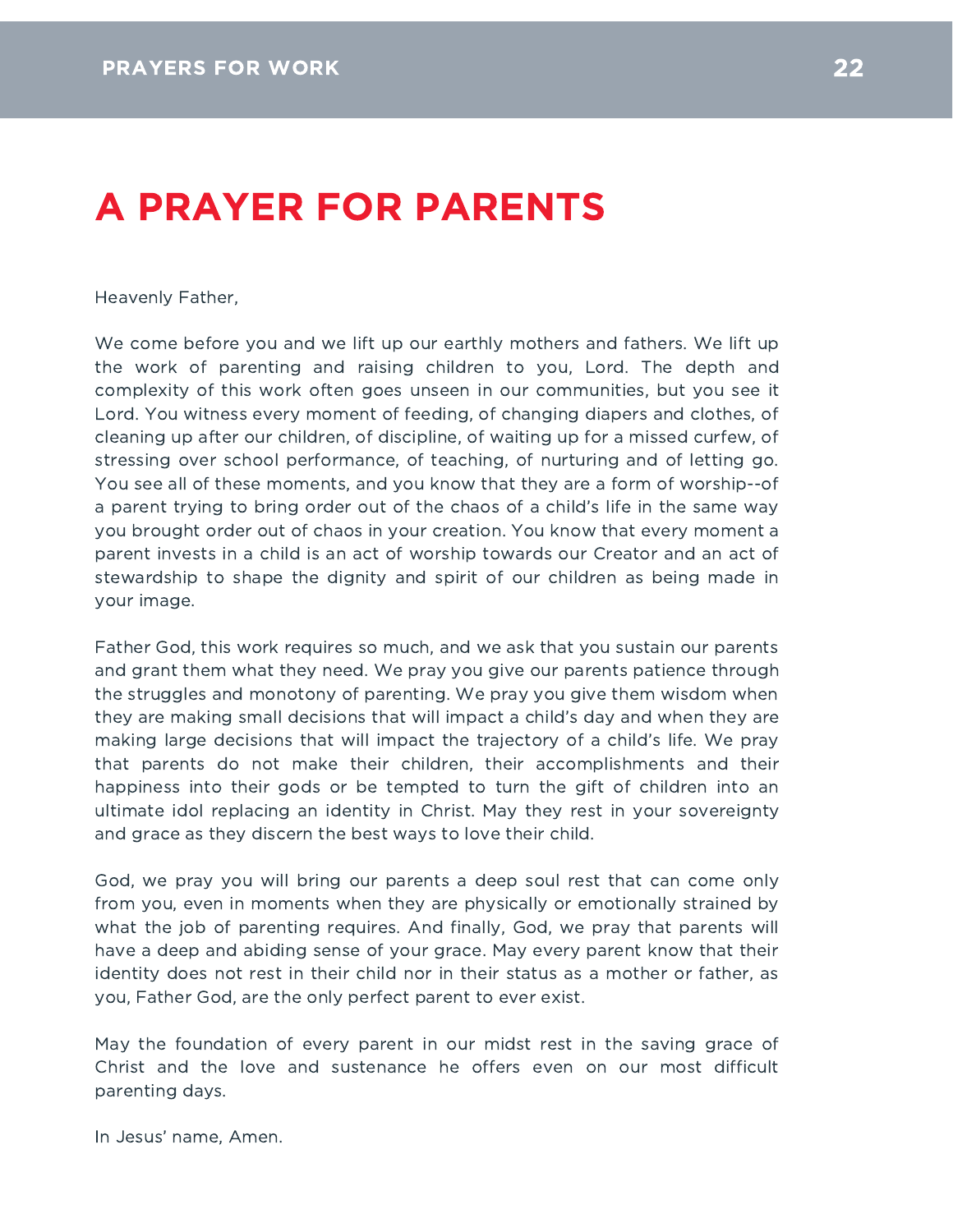# A PRAYER FOR HIGHER EDUCATION TEACHERS

Our Father in heaven, you are humanity's great teacher. You taught Adam in the Garden of Eden to take care of creation. You taught Moses your commandments. Through your son Jesus, you showed us how to live, how to respond to injustice, and how to find salvation.

You are our greatest teacher. Even when we have not learned our lessons well, patiently you have taught us the truth. Bless those dedicated to teaching and research.

May they study and learn about your creation in all its splendor and apply that knowledge to the improvement of our communities through the arts, sciences, and humanities. May they develop knowledge which uplifts the human spirit and allows people to live healthy and fulfilled lives in service of neighbors, cities, nations, and the world.

Help them to follow your example by finding new and creative ways to teach and inspire students to want to learn and develop their minds. May their students be filled with passion and love to dedicate their lives to the service of others in the glory of your name.

We pray that college communities would be open to listening and learning. That different ideas would be treated with respect and dignity and that people would be eager to look outside of themselves for wisdom. We pray that those with differing ideas would not be antagonistic towards each other but love and respect one another. And we pray that our students would be able to learn new ideas and then hold them up to the light of truth in Christ to examine them.

We pray for their professors, that you would help them see the broken places in their students' lives and shine light into those areas to love their students well.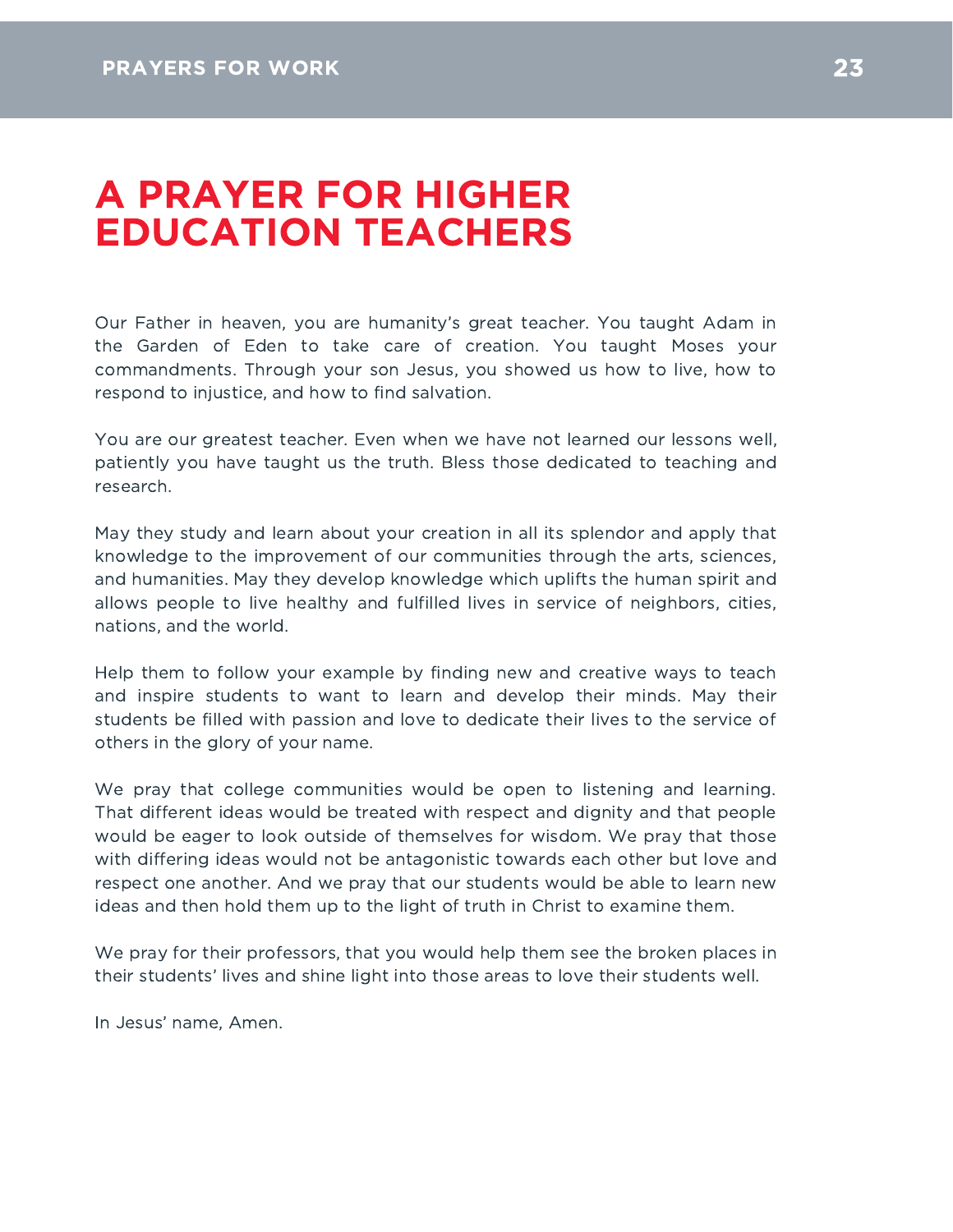# APPENDIX

Writing a prayer for your industry or field helps you identify and articulate the areas of brokenness that need prayer and consideration. You can then ask God to enter into these fractured areas and bring a full flourishing of your work for its intended purposes.

#### The Purpose of the "Prayers of the People"

This practice is derived from a particular aspect of worship, historically called the "pastoral prayer" or "prayers of the people." It is where we have the privilege of interceding for the needs of the church and the world. This particular adaptation is to introduce awareness of the needs of particular industries into the lives and worship services of churches. Such prayers affirm individuals' work and are meant to remind us that we are sent as the "priesthood of all believers" into our places of work.

#### Preparing Your Prayer

Biblical prayers and the prayers of great Christians through the centuries are poetic and heartfelt. They are richly textured with God's truth and promises, bathed in humility, and grounded in confidence that they will be answered. Let your prayer flow out of your private communion with God. Your industry, personality, and passion for God should show in your prayer. You have been called as part of the body of Christ, bringing a unique distinctiveness in the calling you've received.

Celebrate the richness of the names and metaphors God has given us by which we may know and address him. Use "we" rather than "I" as you are praying on behalf of the church.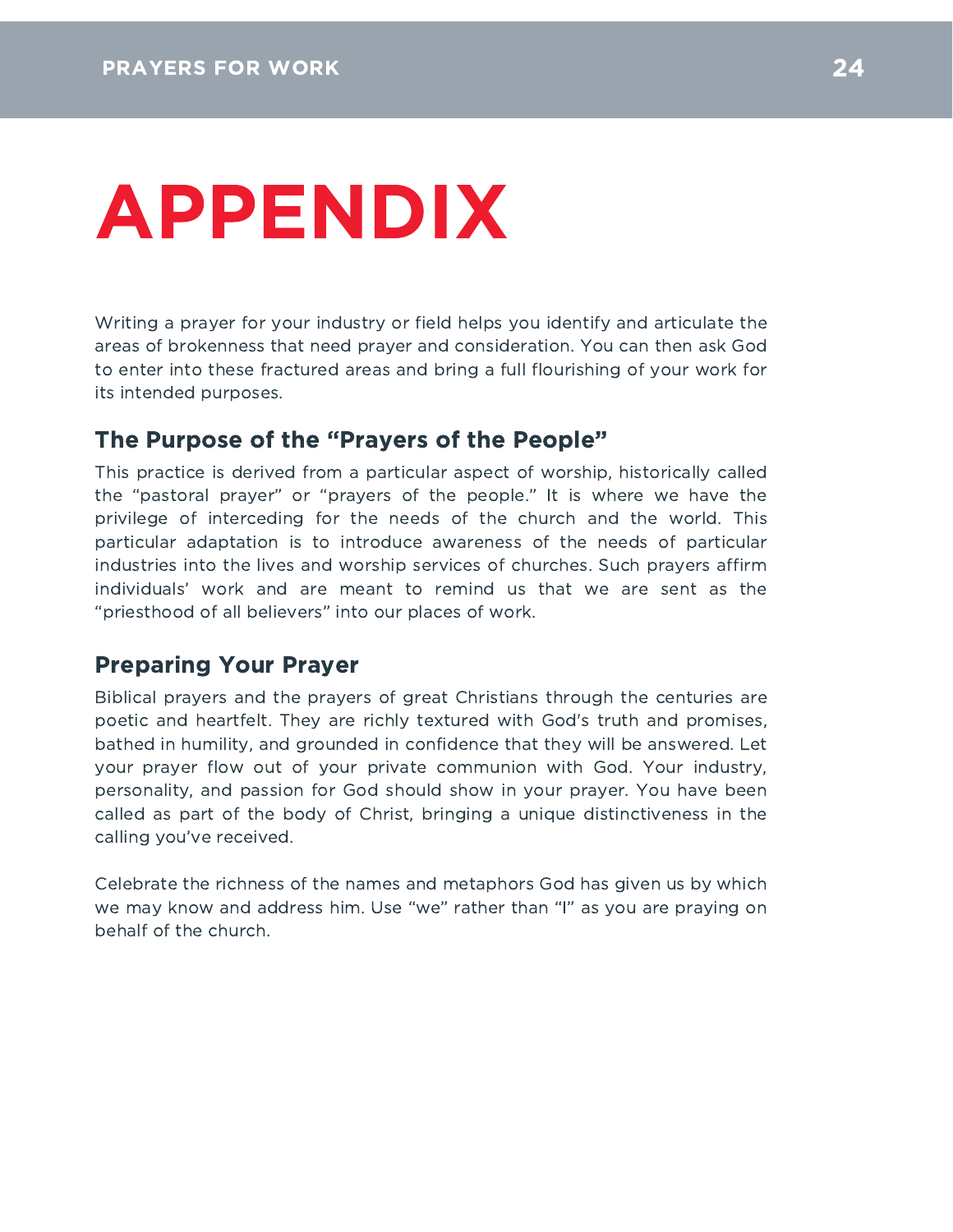#### What to Pray For

As you think about praying for your industry, consider the following:

- Pray using language familiar to those in your industry, and try to be specific without being dated or restrictive.
- Pray against specific areas of brokenness you've seen (injustice, discrimination, inequity).
- Pray for those who work in your industry, that they (both Christian and non-Christian) might be used by God to bring about his glory on earth as it is in heaven.
- Pray for those affected by your area of work, that the work might bring about greater human flourishing.
- Affirm where you sense God's Spirit at work bringing hope and a desire to change.

You need not pray for all of these concerns or all that come to mind for your field. Choose a few, and pray for them specifically. Pray as the Spirit leads you.